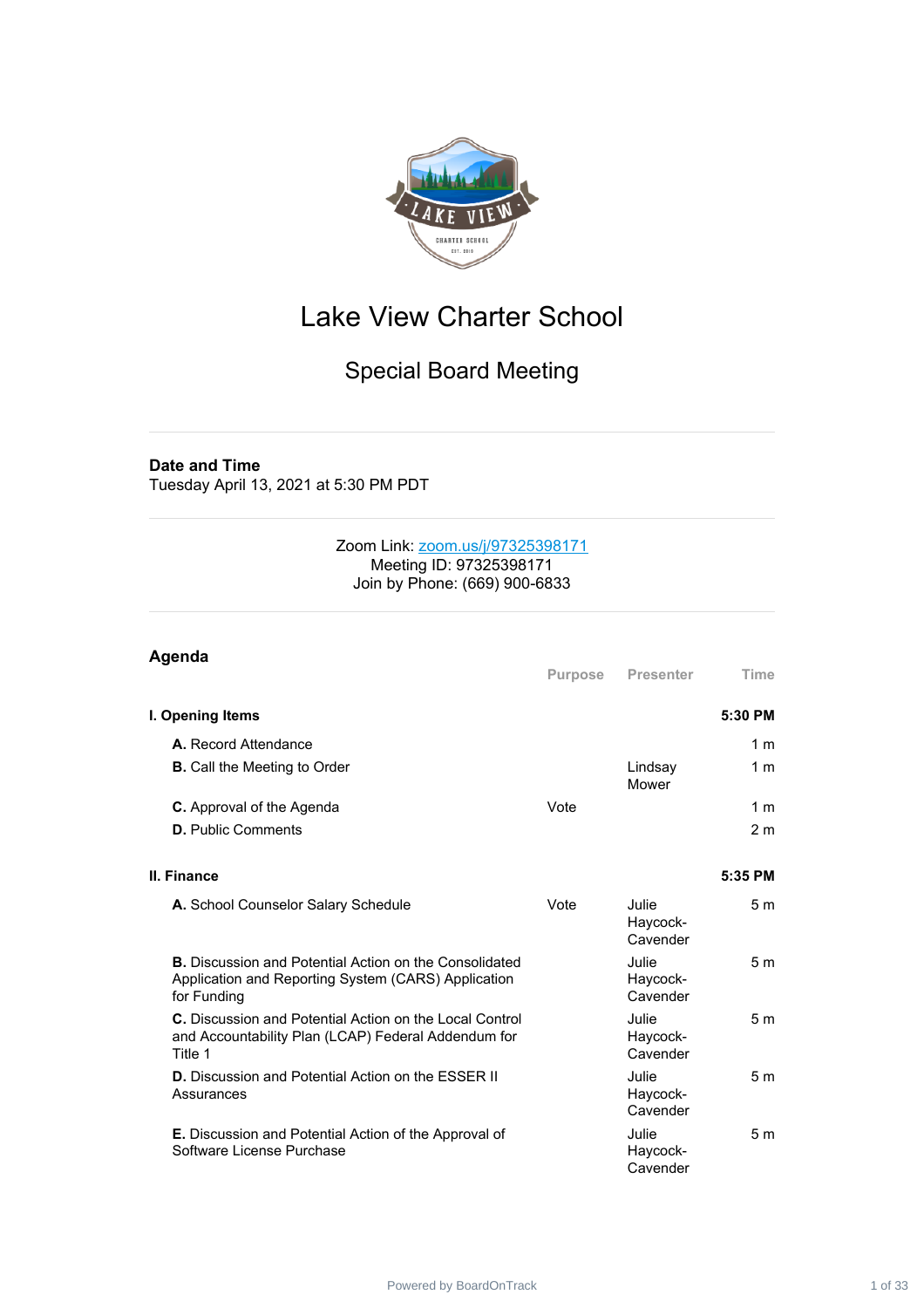|                                                                     | <b>Purpose</b> | <b>Presenter</b> | Time           |
|---------------------------------------------------------------------|----------------|------------------|----------------|
| III. Closing Items                                                  |                |                  | $6:00$ PM      |
| A. Board of Director's Comments & Requests                          | <b>Discuss</b> |                  | 2 <sub>m</sub> |
| <b>B.</b> Announcement of Next Regularly Scheduled Board<br>Meeting | <b>FYI</b>     | Lindsay<br>Mower | 1 m            |
| April 28, 2021 at 5:00 pm.                                          |                |                  |                |
| <b>C.</b> Adjourn Meeting                                           | Vote           |                  |                |

Public Comment Rules: Members of the public may address the Board on agenda or non-agenda items through the teleconference platform, Zoom. Zoom does not require the members of the public to have an account or login. Please either utilize the chat option to communicate to the administrative team of your desire to address the Board or simply communicate orally your desire to address the Board when the Board asks for public comments. Speakers may be called in the order requests are received. Comments are limited to 2 minutes each, with no more than 15 minutes per single topic. If a member of the public utilizes a translator to address the Board, those individuals are allotted 4 minutes each. If the Board utilizes simultaneous translation equipment in a manner that allows the Board to hear the translated public testimony simultaneously, those individuals are allotted 2 minutes each. By law, the Board is allowed to take action only on items on the agenda. The Board may, at its discretion, refer a matter to school staff or calendar the issue for future discussion. Power Charter School - Special Board - Tuesday April 2 of 2021 at 5:30 2 of 2021 at 5:30 PM<br>
Brand Board Charter School - Special Board<br>
Power Charter School - Special Board<br>
School - Special Board<br>
- Meeting - Agenda - Tu

Note: The Governing Board encourages those with disabilities to participate fully in the public meeting process. If you need a disability-related modification or accommodation, including auxiliary aids or services, to participate in the public meeting, please contact the Governing Board Office at (562) 584-0427 at least 48 hours before the scheduled board meeting so every reasonable effort can be made to accommodate you. (Government Code § 54954.2; Americans with Disabilities Act of 1990, § 202 (42 U.S.C. § 12132)).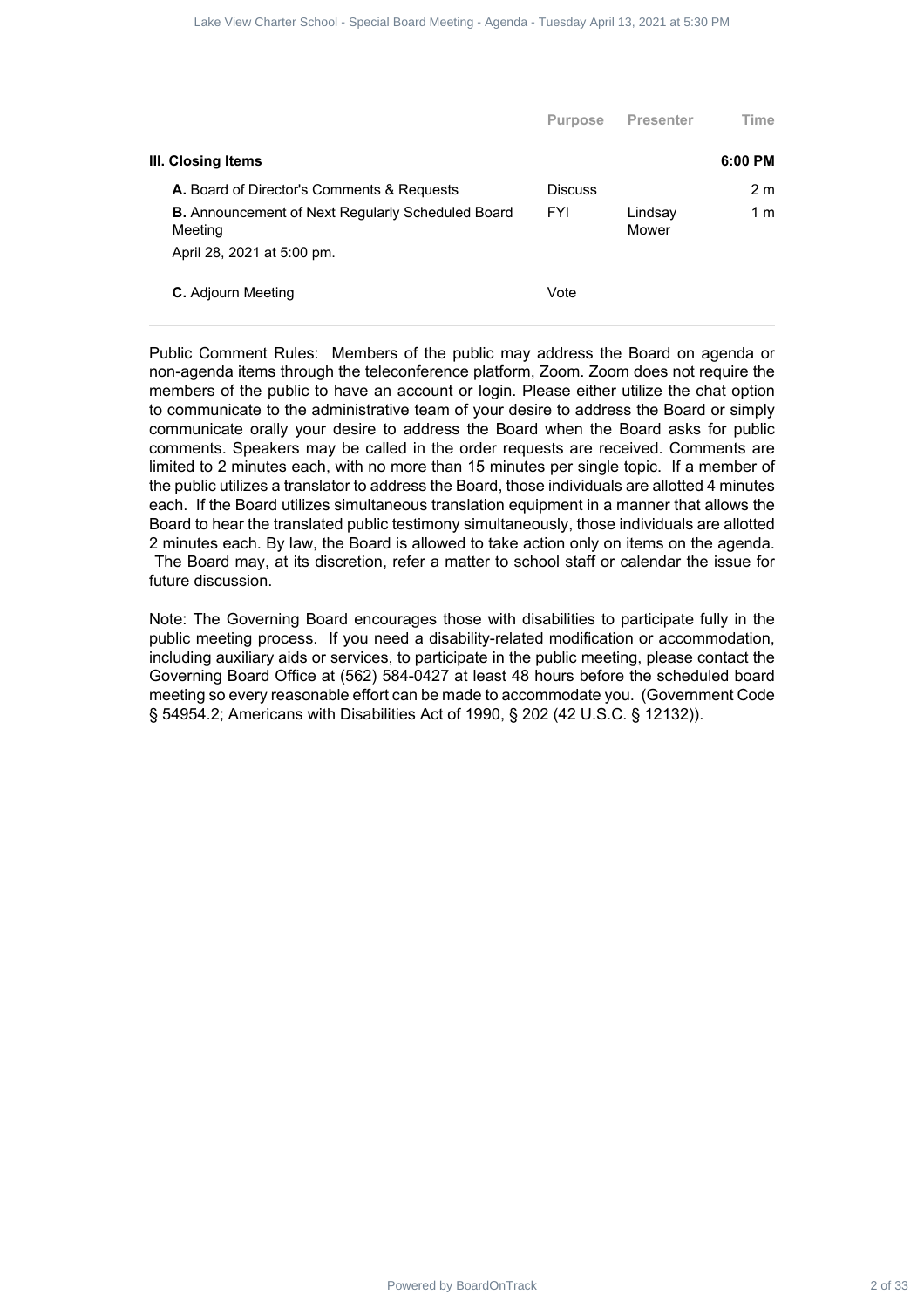# Cover Sheet

## School Counselor Salary Schedule

|                                                                                                         | Lake View Charter School - Special Board Meeting - Agenda - Tuesday April 13, 2021 at 5:30 PM                                                                                                                |         |
|---------------------------------------------------------------------------------------------------------|--------------------------------------------------------------------------------------------------------------------------------------------------------------------------------------------------------------|---------|
|                                                                                                         |                                                                                                                                                                                                              |         |
|                                                                                                         | <b>Cover Sheet</b>                                                                                                                                                                                           |         |
|                                                                                                         | <b>School Counselor Salary Schedule</b>                                                                                                                                                                      |         |
| Section:<br>Item:<br><b>Purpose:</b><br>Submitted by:<br><b>Related Material:</b><br><b>BACKGROUND:</b> | II. Finance<br>A. School Counselor Salary Schedule<br>Vote<br>Salary Schedules_21_22_LV - 21_22 C-Leadership .pdf<br>Update to high school counselor days from 207 to 200. Better aligned with other schools |         |
| in area.                                                                                                |                                                                                                                                                                                                              |         |
|                                                                                                         |                                                                                                                                                                                                              |         |
|                                                                                                         |                                                                                                                                                                                                              |         |
|                                                                                                         |                                                                                                                                                                                                              |         |
|                                                                                                         |                                                                                                                                                                                                              |         |
|                                                                                                         |                                                                                                                                                                                                              |         |
|                                                                                                         |                                                                                                                                                                                                              |         |
|                                                                                                         |                                                                                                                                                                                                              |         |
|                                                                                                         |                                                                                                                                                                                                              |         |
|                                                                                                         |                                                                                                                                                                                                              |         |
|                                                                                                         |                                                                                                                                                                                                              |         |
|                                                                                                         |                                                                                                                                                                                                              |         |
|                                                                                                         |                                                                                                                                                                                                              |         |
|                                                                                                         | Powered by BoardOnTrack                                                                                                                                                                                      | 3 of 33 |

### BACKGROUND: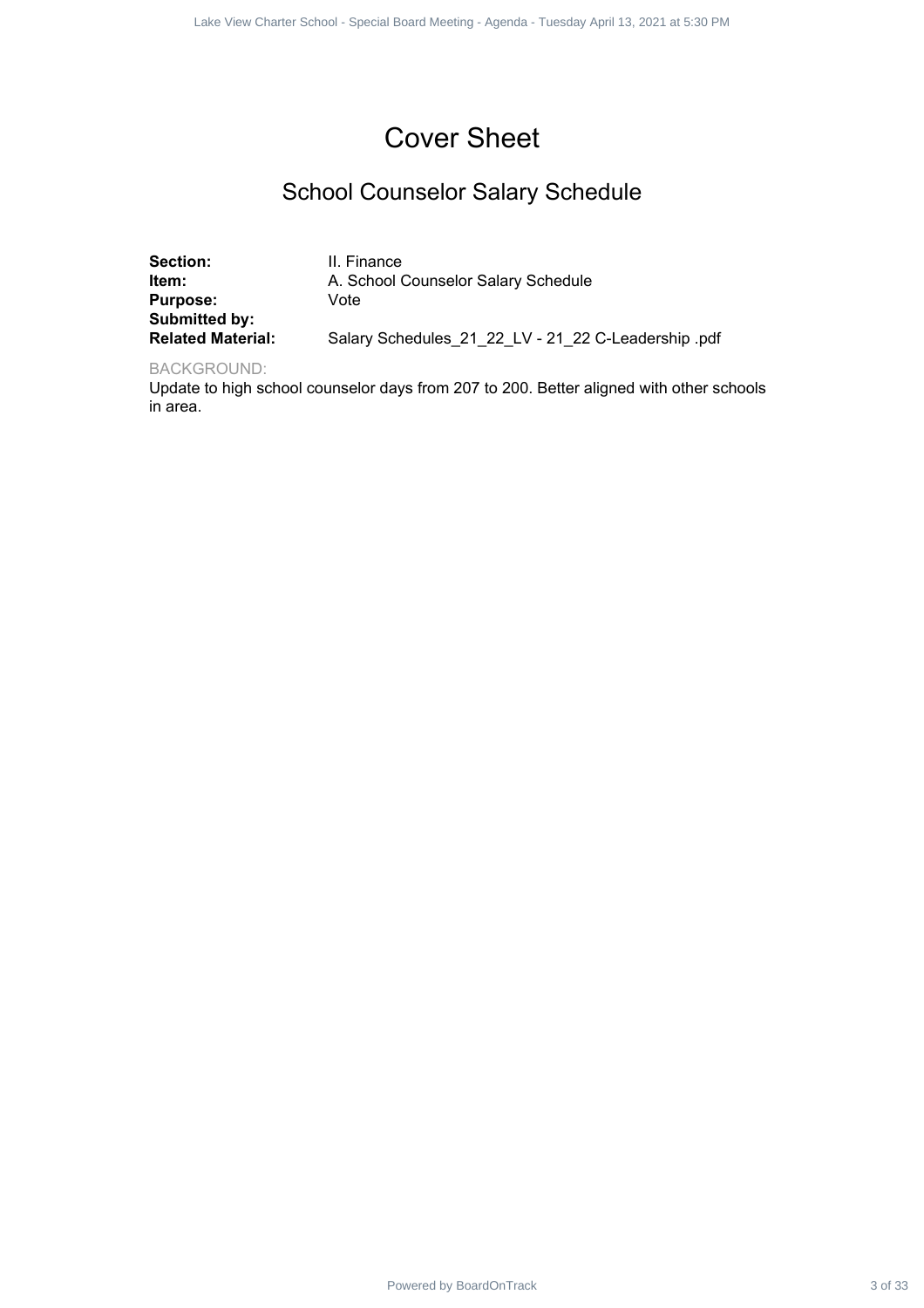### Lake View Charter School Leadership Salary Schedule Schedule C Pay Scale Level\*

| Lake View Charter School<br>Leadership Salary Schedule<br>Schedule C<br>Pay Scale Level*                                                                                                                         |         |
|------------------------------------------------------------------------------------------------------------------------------------------------------------------------------------------------------------------|---------|
| <b>School Counselor/ SST</b><br><b>Educational Services</b><br>Coordinator I***<br><b>Coordinator II***</b><br><b>High School Counselor</b><br>Coordinator<br>Coordinator                                        |         |
| 207 Days**<br>200 Days**<br>215 Days**<br>200 Days**<br>195 Days**                                                                                                                                               |         |
| <b>Steps</b><br><b>Annual</b><br><b>Annual</b><br><b>Annual</b><br><b>Annual</b><br><b>Annual</b>                                                                                                                |         |
| $\mathbf{1}$<br>\$91,000<br>\$81,000<br>\$78,000<br>\$70,000<br>\$63,000                                                                                                                                         |         |
| $\mathbf{2}$<br>\$93,000<br>\$83,000<br>\$80,000<br>\$72,000<br>\$65,000                                                                                                                                         |         |
| $\mathbf{3}$<br>\$95,000<br>\$85,000<br>\$82,000<br>\$74,000<br>\$67,000                                                                                                                                         |         |
| $\overline{\mathbf{4}}$<br>\$69,000<br>\$97,000<br>\$87,000<br>\$84,000<br>\$76,000                                                                                                                              |         |
| 5<br>\$86,000<br>\$99,000<br>\$89,000<br>\$78,000<br>\$71,000                                                                                                                                                    |         |
| 6<br>\$88,000<br>\$73,000<br>\$101,000<br>\$91,000<br>\$80,000                                                                                                                                                   |         |
| $\overline{7}$<br>\$103,000<br>\$93,000<br>\$90,000<br>\$82,000<br>\$75,000                                                                                                                                      |         |
| 8<br>\$105,000<br>\$92,000<br>\$77,000<br>\$95,000<br>\$84,000                                                                                                                                                   |         |
| 9<br>\$97,000<br>\$79,000<br>\$107,000<br>\$94,000<br>\$86,000                                                                                                                                                   |         |
| 10<br>\$109,000<br>\$99,000<br>\$96,000<br>\$88,000<br>\$81,000                                                                                                                                                  |         |
| 11<br>\$111,000<br>\$101,000<br>\$98,000<br>\$90,000<br>\$83,000                                                                                                                                                 |         |
| 12<br>\$113,000<br>\$103,000<br>\$100,000<br>\$92,000<br>\$85,000                                                                                                                                                |         |
| 13<br>\$87,000<br>\$115,000<br>\$105,000<br>\$102,000<br>\$94,000<br>14                                                                                                                                          |         |
| \$104,000<br>\$89,000<br>\$117,000<br>\$107,000<br>\$96,000<br>15<br>\$119,000<br>\$106,000<br>\$98,000<br>\$91,000<br>\$109,000                                                                                 |         |
|                                                                                                                                                                                                                  |         |
| <b>Educational Stipends</b>                                                                                                                                                                                      |         |
| \$500<br>Masters Degree                                                                                                                                                                                          |         |
| \$5,000<br>Doctorate Degree (conferred, transcripts required)                                                                                                                                                    |         |
| Only one educational stipend will be paid per employee. The higher of the qualified stipends will be paid. All educational stipends require proof                                                                |         |
| *Travel is a requirment of the School Psychologist position, travel will be reimbursed based on the reimbursement policy                                                                                         |         |
| **Annual salary is based on the minimum number of work days. The work days listed for each position is a minimum number of work days, and team members may need to work additional days beyond the work calendar |         |
| ***Please refer to the job description for the minimum number of rostered students and/or classes to be taught. With approval of their Director these positions can support additional students                  |         |
| Annual salary advancements for longevity are not guaranteed and are subject to the school's operational needs and/or budget approved by the School Board                                                         |         |
|                                                                                                                                                                                                                  |         |
|                                                                                                                                                                                                                  |         |
|                                                                                                                                                                                                                  |         |
|                                                                                                                                                                                                                  |         |
|                                                                                                                                                                                                                  |         |
|                                                                                                                                                                                                                  |         |
|                                                                                                                                                                                                                  |         |
|                                                                                                                                                                                                                  |         |
|                                                                                                                                                                                                                  |         |
|                                                                                                                                                                                                                  |         |
|                                                                                                                                                                                                                  |         |
|                                                                                                                                                                                                                  |         |
|                                                                                                                                                                                                                  |         |
|                                                                                                                                                                                                                  |         |
|                                                                                                                                                                                                                  |         |
|                                                                                                                                                                                                                  |         |
| Powered by BoardOnTrack                                                                                                                                                                                          | 4 of 33 |

| <b>Educational Stipends</b>                        |         |
|----------------------------------------------------|---------|
| Masters Degree                                     | \$500   |
| Doctorate Degree (conferred, transcripts required) | \$5.000 |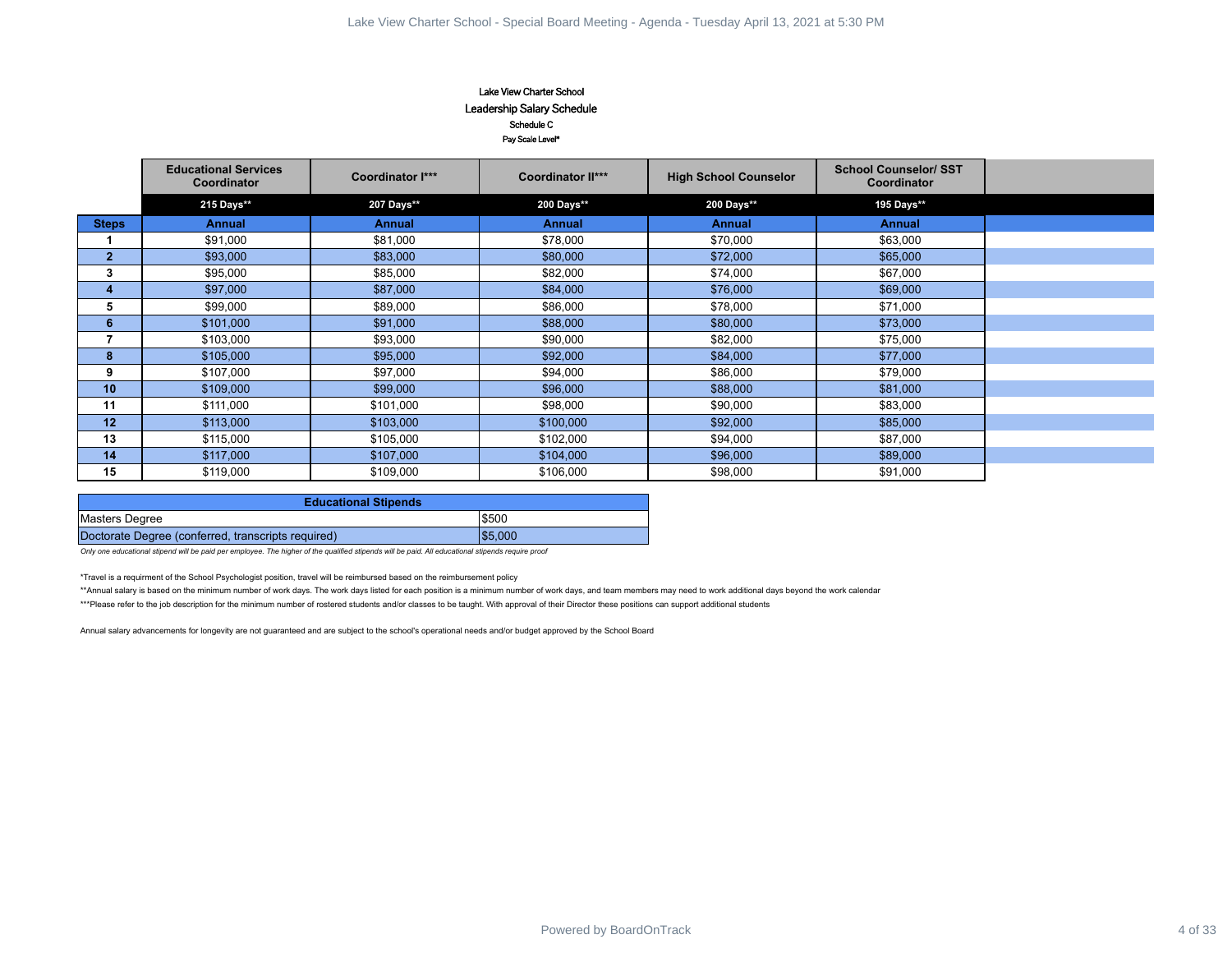# Cover Sheet

### Discussion and Potential Action on the Consolidated Application and Reporting System (CARS) Application for Funding

Section: **II. Finance Item:** B. Discussion and Potential Action on the Consolidated Application and Reporting System (CARS) Application for Funding **Purpose: Submitted by: Related Material:** 2020-21 Application for Funding Data Entry (CARS) (CA Dept of Education).pdf Power Sheet Special States Special Special Board Decision<br>
Discussion and Potentrial Action on the Consolidated<br>
plication and Reporting System (CARS) Application for<br>
Funding<br>
- I. Finance<br>
States Special Board Meeting -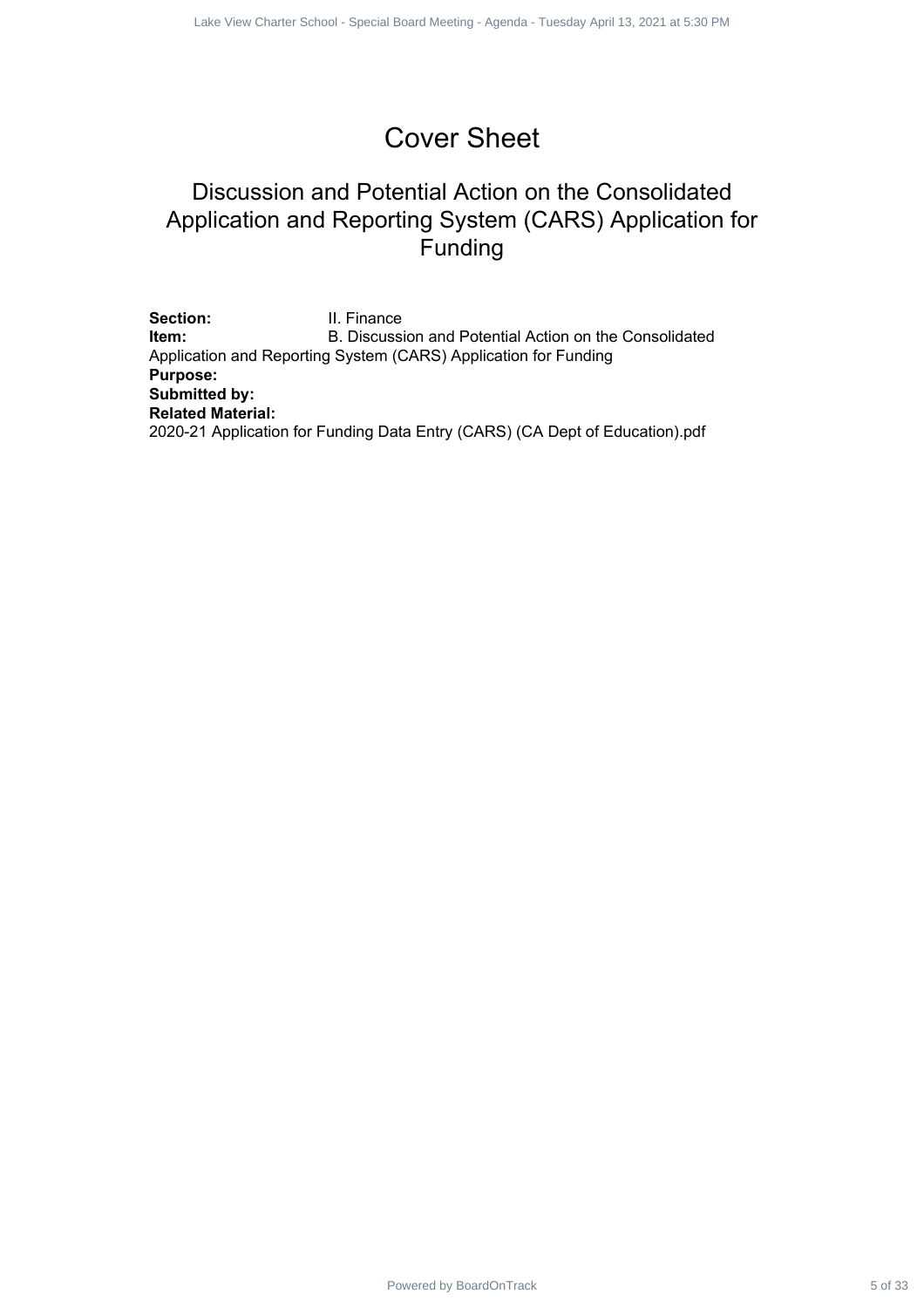## 2020-21 Application for Funding

Required fields are denoted with an asterisk (\*).

### **Local Governing Board Approval**

The local educational agency (LEA) is required to review and receive approval of their Application for Funding selections with their local governing board.

Date of approval by local governing board:

(ex. MM/DD/YYYY)

### **District English Learner Advisory Committee Review**

Per Title 5 of the California Code of Regulations Section 11308, if your LEA has more than 50 English learners, then the LEA must establish a District English Learner Advisory Committee (DELAC) which shall review and advise on the development of the application for funding programs that serve English learners.

| DELAC representative's full name:<br>(non-LEA employee)                                                                                                                                                                                                                                              |  |
|------------------------------------------------------------------------------------------------------------------------------------------------------------------------------------------------------------------------------------------------------------------------------------------------------|--|
| DELAC review date:                                                                                                                                                                                                                                                                                   |  |
| Meeting minutes web address.<br>Please enter the web address of DELAC<br>review meeting minutes (format<br>http://SomeWebsiteName.xxx). If a web<br>address is not available, then the LEA must<br>keep the minutes on file which indicate that<br>the application was reviewed by the<br>committee. |  |
| DELAC comment:<br>If an advisory committee refused to review<br>the application, or if DELAC review is not<br>applicable, enter a comment. (Maximum<br>500 characters)                                                                                                                               |  |

### **Application for Categorical Programs**

To receive specific categorical funds for a school year, the LEA must apply for the funds by selecting Yes below. Only the categorical funds that the LEA is eligible to receive are displayed.

| * Title I, Part A (Basic Grant):<br>ESSA Sec. 1111 et seq.<br><b>SACS 3010</b>                   | No               | Yes      |      |                |  |
|--------------------------------------------------------------------------------------------------|------------------|----------|------|----------------|--|
| * Title II, Part A (Supporting Effective<br>Instruction):<br>ESEA Sec. 2104<br><b>SACS 4035</b>  | $\bigcirc$ No    | $()$ Yes |      |                |  |
| * Title III English Learner∶<br>ESEA Sec. 3102<br><b>SACS 4203</b>                               | <b>No</b><br>( ) | $()$ Yes |      |                |  |
| * Title III Immigrant:<br>ESEA Sec. 3102<br><b>SACS 4201</b>                                     | $\cup$ No        | Yes      |      |                |  |
| * Title IV, Part A (Student and School<br>Support):<br><b>ESSA Sec. 4101</b><br><b>SACS 4127</b> | ∪ No             | Yes      |      |                |  |
| Title V, Part B Subpart 2 Rural and Low-<br>Income Grant:<br>ESSA Sec. 5221 SACS 4126            | <b>No</b>        | Yes      |      |                |  |
|                                                                                                  |                  |          | Save | Return to List |  |

Consolidated Application Support Desk, Education Data Office | conappsupport@cde.ca.gov | 916-319-0297 General CARS Questions: Consolidated Application Support Desk | COnappsupport@cde.ca.gov | 916-319-0297

**California Department of Education** 1430 N Street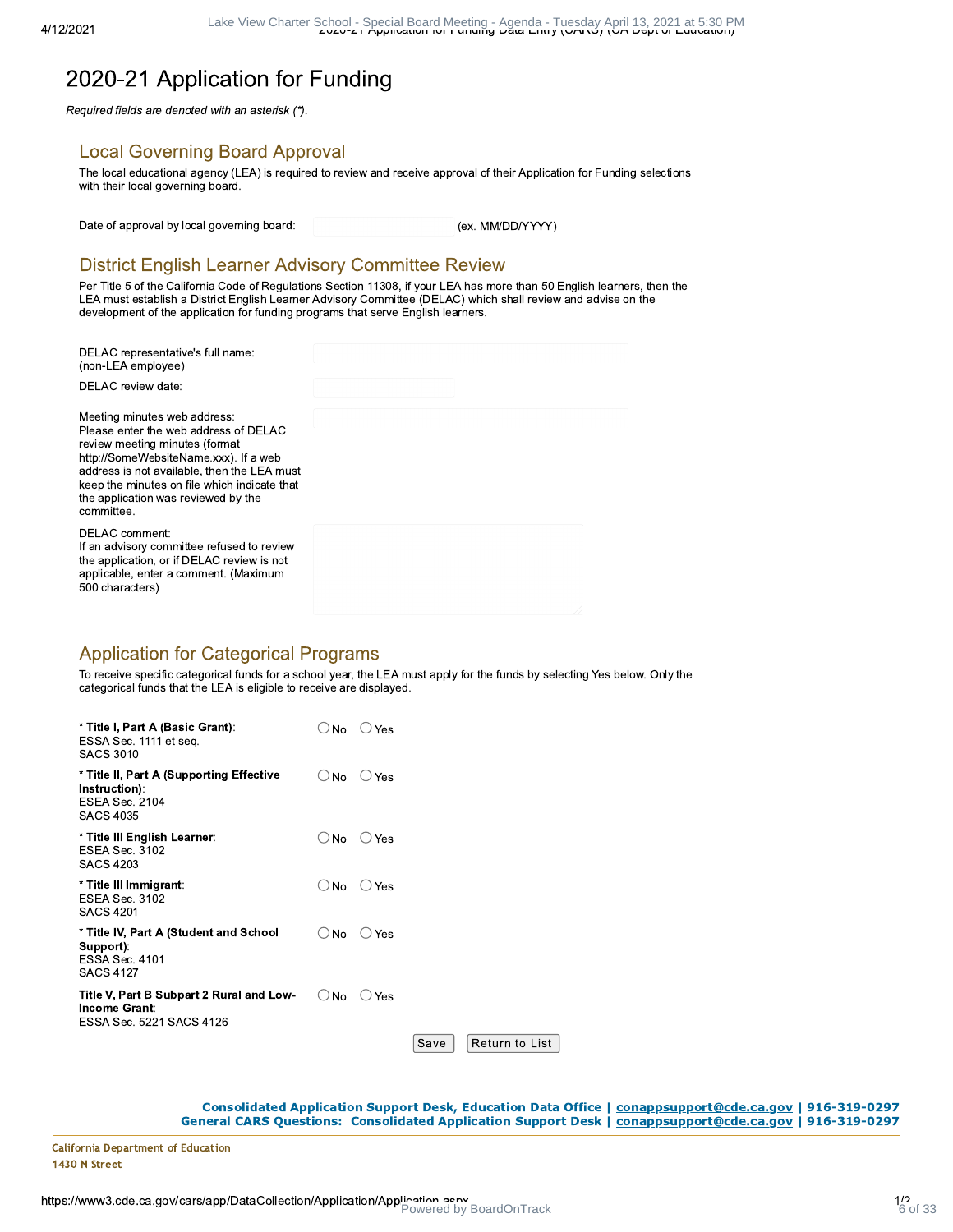4/12/2

Sacramento, CA 95814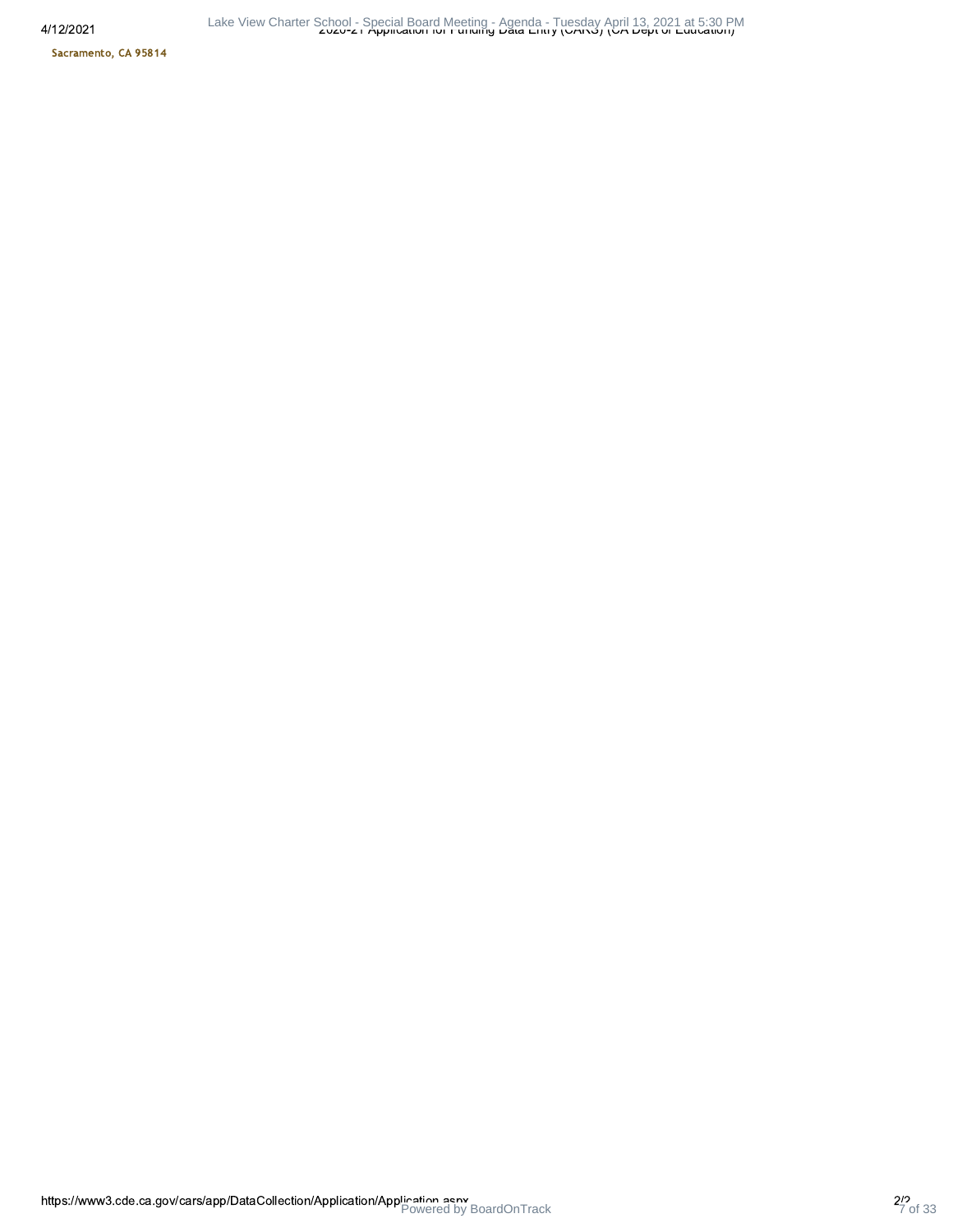# Cover Sheet

### Discussion and Potential Action on the Local Control and Accountability Plan (LCAP) Federal Addendum for Title 1

Section: **II. Finance Item:** C. Discussion and Potential Action on the Local Control and Accountability Plan (LCAP) Federal Addendum for Title 1 **Purpose: Submitted by: Related Material:** Addendum Lake View.docx Powered by Board School - Special Board Doctrines - Agents Charter School - Special Board Control and<br>Power School - Special Board Meeting - Agenda - Tuesday Plan (C.O.Age) Federal Addendation for Title 1<br>- C. Decisions an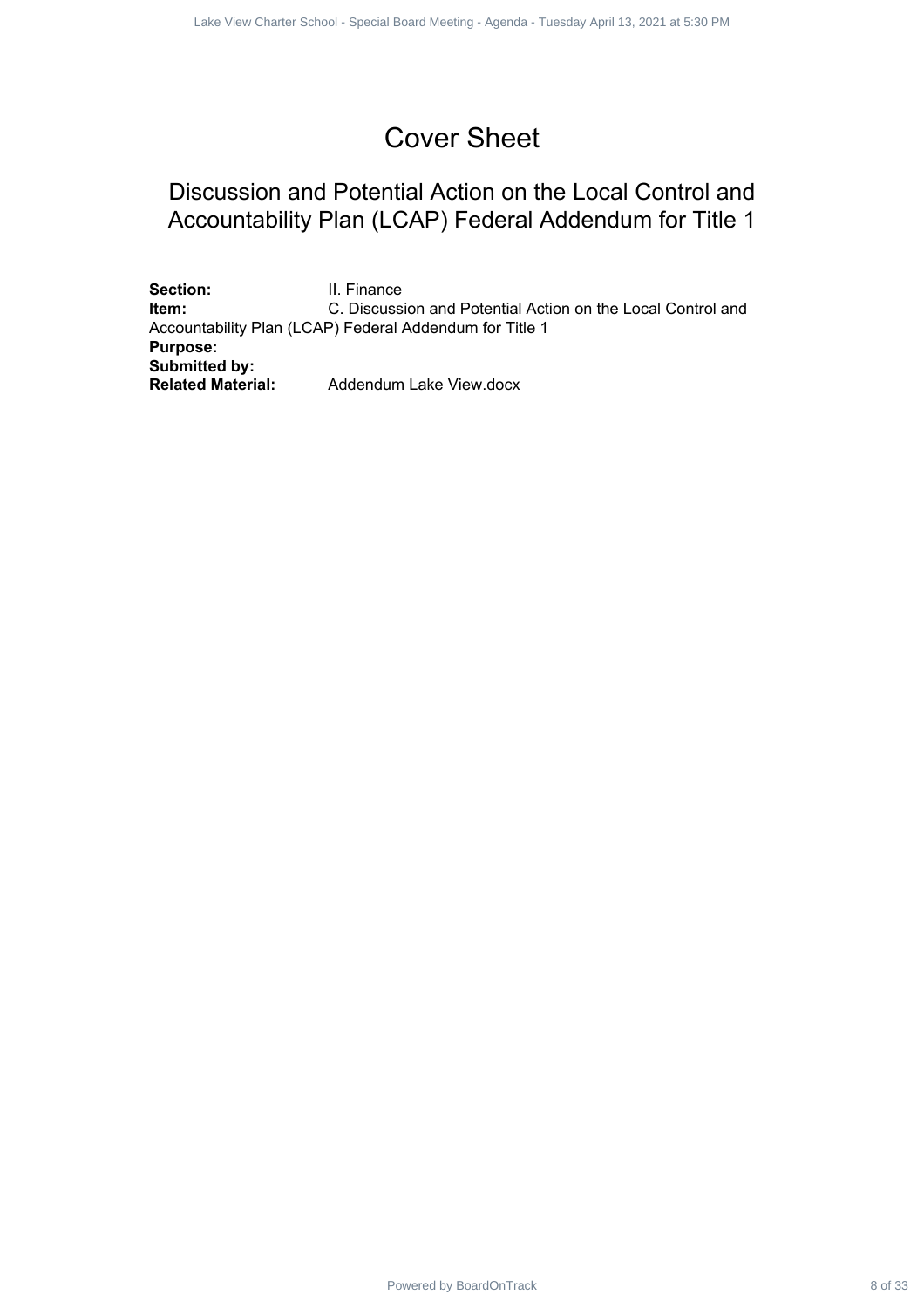# **Local Control and Accountability Plan (LCAP) Every Student Succeeds Act (ESSA) Federal Addendum Template** Power Extract 9 of 33 April 13, 2021 at 5:30 April 13, 2021 at 5:30 April 13, 2021 at 5:30 April 13, 2021 at 5:30 April 13, 2021 at 5:30 April 13, 2021 at 5:30 April 13, 2021 at 5:30 PM and State Properties Charter School

# **LEA name:**

Lake View Charter School

# **CDS code:**

11625960139550

# **Link to the LCAP:**

*(optional)*

http://lakeviewcharterschool.org

# **For which ESSA programs will your LEA apply?**

Choose from:

# **TITLE I, PART A**

Improving Basic Programs Operated by State and Local Educational Agencies

# **TITLE I, PART D**

Prevention and Intervention Programs for Children and Youth Who Are Neglected, Delinquent, or At-Risk

# **TITLE II, PART A**

Supporting Effective Instruction

# **TITLE III, PART A**

Language Instruction for English Learners and Immigrant Students

# **TITLE IV, PART A**

Student Support and Academic Enrichment Grants

> *(NOTE: This list only includes ESSA programs with LEA plan requirements; not all ESSA programs.)*

Title I, Part A Title II, Part A Title III, Part A

*In the following pages, ONLY complete the sections for the corresponding programs.*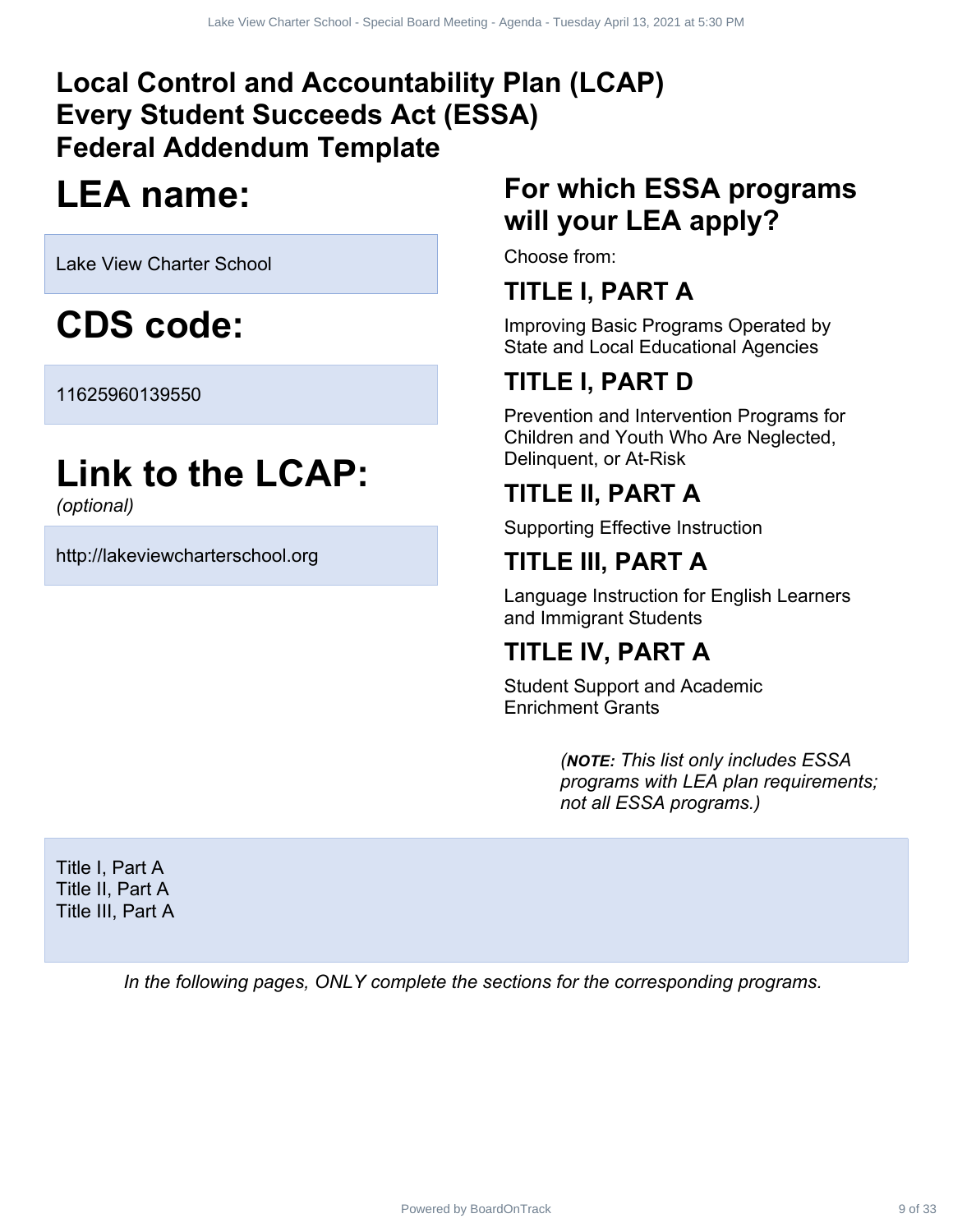# **Instructions**

The LCAP Federal Addendum is meant to supplement the LCAP to ensure that eligible LEAs have the opportunity to meet the Local Educational Agency (LEA) Plan provisions of the ESSA.

**The LCAP Federal Addendum Template must be completed and submitted to the California Department of Education (CDE) to apply for ESSA funding.** LEAs are encouraged to review the LCAP Federal Addendum annually with their LCAP, as ESSA funding should be considered in yearly strategic planning.

### **The LEA must address the Strategy and Alignment prompts provided on the following page.**

**Each provision for each program must be addressed,** unless the provision is not applicable to the LEA.

In addressing these provisions, LEAs must provide a narrative that addresses the provision **within the LCAP Federal Addendum Template.**

Under State Priority Alignment, state priority numbers are provided to demonstrate where an ESSA provision aligns with state priorities. This is meant to assist LEAs in determining where ESSA provisions may already be addressed in the LEA's LCAP, as it demonstrates the LEA's efforts to support the state priorities.

The CDE emphasizes that **the LCAP Federal Addendum should not drive LCAP development.** ESSA funds are supplemental to state funds, just as the LCAP Federal Addendum supplements your LCAP. LEAs are encouraged to integrate their ESSA funds into their LCAP development as much as possible to promote strategic planning of all resources;

however, this is not a requirement. In reviewing the LCAP Federal Addendum, staff will evaluate the LEA's responses to the ESSA plan provisions. There is no standard length for the responses. LEAs will be asked to clarify insufficient responses during the review process. Powered by Charter School - Special Charter Contract 10 of 23 2021 at 3:30 PM and the Charter School control of the Special Board Meeting - Agenda Charter School - Special Meeting - Agenda - Tuesday April 13, 2021 at 5:30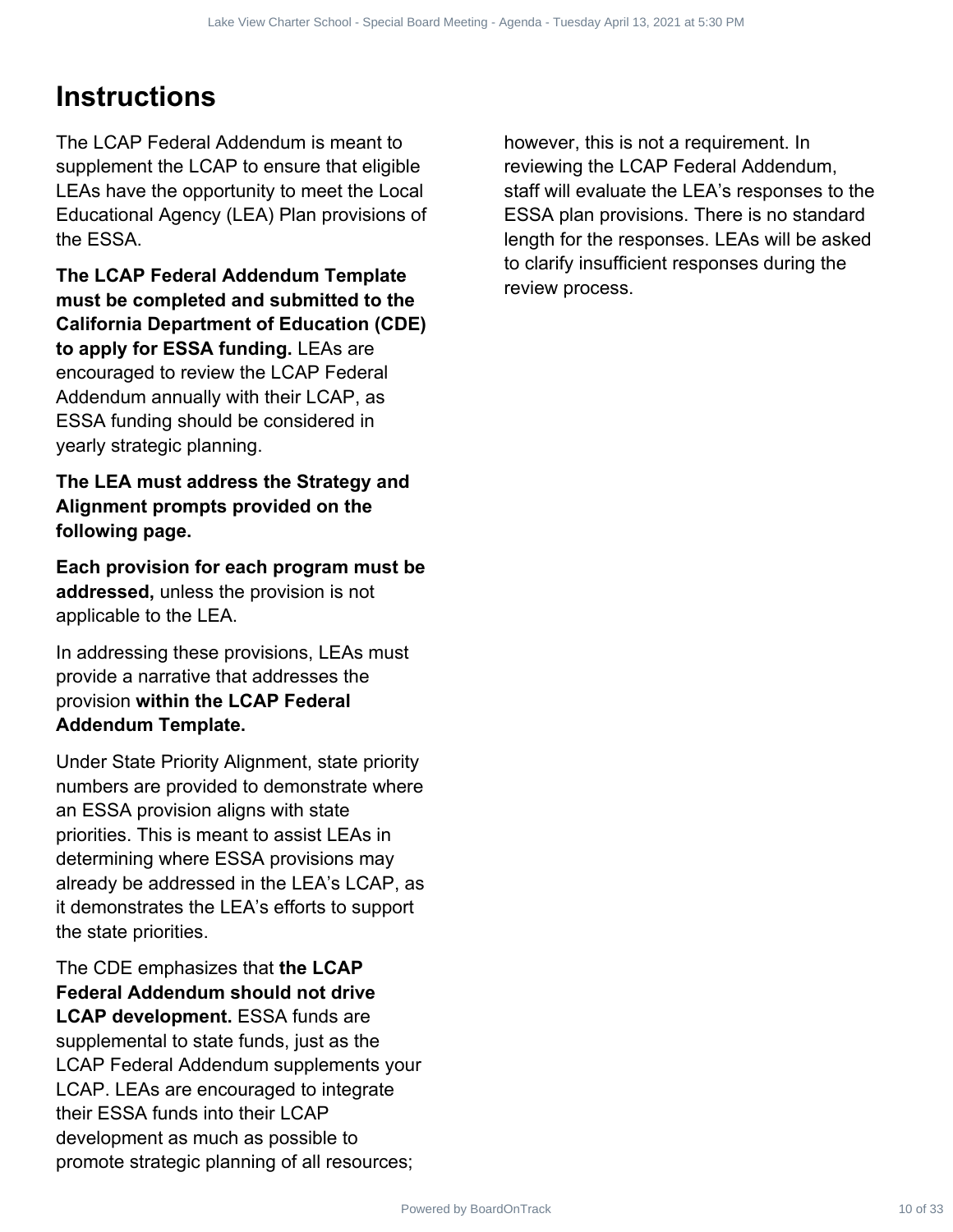California's ESSA State Plan significantly shifts the state's approach to the utilization of federal resources in support of underserved student groups. This LCAP Federal Addendum provides LEAs with the opportunity to document their approach to maximizing the impact of federal investments in support of underserved students.

The implementation of ESSA in California presents an opportunity for LEAs to innovate with their federally-funded programs and align them with the priority goals they are realizing under the state's Local Control Funding Formula (LCFF).

LCFF provides LEAs flexibility to design programs and provide services that meet the needs of students in order to achieve readiness for college, career, and lifelong learning. The LCAP planning process supports continuous cycles of action, reflection, and improvement.

Please respond to the prompts below, and in the pages that follow, to describe the LEA's plan for making the best use of federal ESEA resources in alignment with other federal, state, and local programs as described in the LEA's LCAP.

# **Strategy**

Explain the LEA's strategy for using federal funds to supplement and enhance local priorities or initiatives funded with state funds, as reflected in the LEA's LCAP. This shall include describing the rationale/evidence for the selected use(s) of federal funds within the context of the LEA's broader strategy reflected in the LCAP.

Lake View Charter School (LVCS) opened in the fall of the 2019-20 school year. Lake View Charter School is a WASC accredited, non-classroom based public charter school authorized by Lake Elementary School District in Glenn County serving approximately 500 students in Glenn, Colusa, Butte, Lake, Mendocino, and Tehama Counties from transitional kindergarten through 12th-grade. Families select the combination of systems that best suit student learning needs and interests, including Place-Based Learning that immerses students in local cultures, landscapes, and resources to contextualize our curriculum. We take great pride in being able to offer our students flexible personalized learning experiences through our many unique and dynamic programs led by credentialed teachers (when appropriate based on COVID restrictions). Of our approximately 500 students, 50% are socioeconomically disadvantaged, one percent are English Learners, and 2.5% are homeless or foster youth. About 9% of our students have exceptional learning needs. Further, 77% of our students are White, 11% are Hispanic or Latino, 7% are Two or More Races, and 1% are Black. The School Charter School and the Charter Charter Charter Charter Charter Charter Charter Charter Charter Charter Charter Charter Charter Charter Charter Charter Charter Charter Charter Charter Charter Charter Charter Char

LVCS Home School Teachers (HST's) are California credentialed teachers who partner with families to nurture, guide and enhance a student's educational needs. A focus of collaboration with academic achievement and the development of the whole child with personalized learning is pivotal.

Since Lake View is a charter school opened in 2019-20 school year it does not have 2018 California Dashboard. However, based on internal data, stakeholders would like to use LCFF and federal funds to focus on expanding our math academic support and providing targeted support to identified subgroups in ELA and Math (LCAP Goal 2.C and 2.D in our 2021-22 LCAP). Using federal funds, we seek to increase student participation and interest in math (LCAP 2.C). Finally, our strategy is to use federal funds to provide academic support to identified student subgroups in ELA and Math (LCAP Goal 2.D in our 2021-22 LCAP). We will do this by broadening our analysis of our assessment data and school performance reports and using our curriculum and intervention coordinators to support our teachers and students.

To improve student performance, we will use federal funds to implement the following strategies: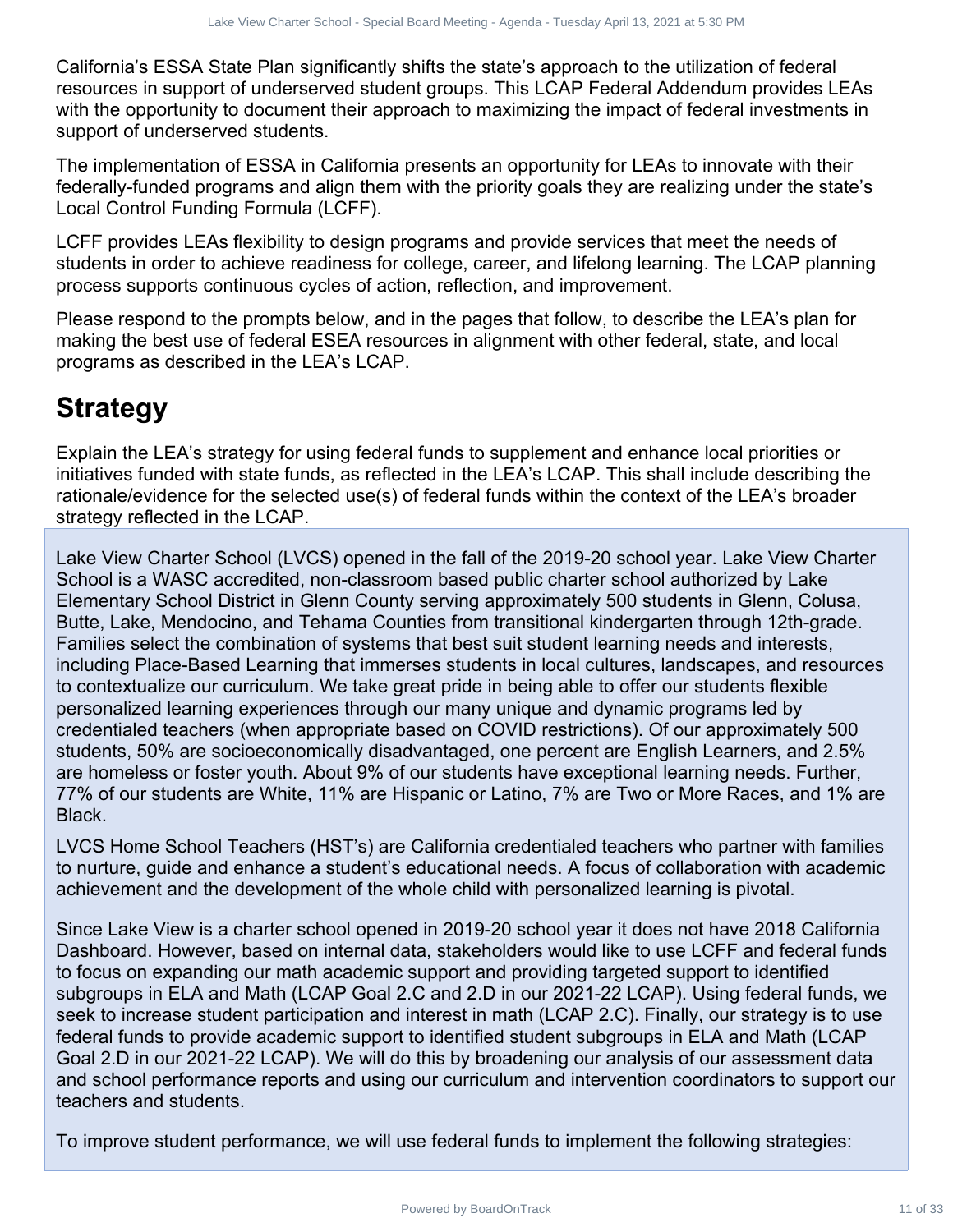### Title I, Part A:

1) We will supplement our mathematics curriculum and instruction. As described in the previous paragraph, we are keenly aware of our math performance on the Dashboard for all subgroups. For example, we will increase the amount of teacher professional development focused on understanding state academic standards, teacher resources, instructional material, and educational support. Professional development will focus on the standards for mathematical practice, appropriate instructional support, and formative assessments. We will focus on low-income students who are not performing At Standard in math. Power Strait Search Contract 12 of 33 Lake View Charter School - Tuesday April 13, 2021 at 5:30 PM (Meeting Drive Charter Contract Board Contract School Charter School - Special Board Charter School - Tuesday April 13, 202

2) We will supplement our English Language Arts (ELA) curriculum. As described in the previous paragraph, we need to improve our ELA performance, particularly for English Learners. Given the integration of ELA and English Language Development (ELD) standards, we will increase teacher professional development focused on understanding this overlap. Professional development will focus on the standards for ELA and ELD, appropriate instructional support, and formative assessments. We will focus on low-income students who are not performing At Standard in ELA.

3) We will supplement strategies intended to facilitate college and career readiness, including partnerships with local colleges and employers. Supplemental strategies include exploring the possibility of establishing work-based internships and establishing agreements for dual enrollment courses.

4) Establish a digital library program to provide students an opportunity to develop digital literacy skills and improve academic achievement. A digital library will emulate college approaches to creating centers of technology and information literacy, allowing students to access a vast array of books online and includes English Learner supports such as audiobooks and those written in their native language.

Title II, Part A

To improve our professional growth and improvement systems for teachers and administrators, we will provide staff training related to formative, diagnostic, and interim assessments. To optimize data produced by diagnostic and interim assessments, it is vital that staff fully understand how to interpret results and modify curriculum and instructional appropriately.

Title III, Part A

To supplement professional learning to guide and support administrators, coordinators, and teachers in addressing English Learners' academic needs to ensure they gain academic content knowledge and English language proficiency.

# **Alignment**

Describe the efforts that the LEA will take to align use of federal funds with activities funded by state and local funds and, as applicable, across different federal grant programs.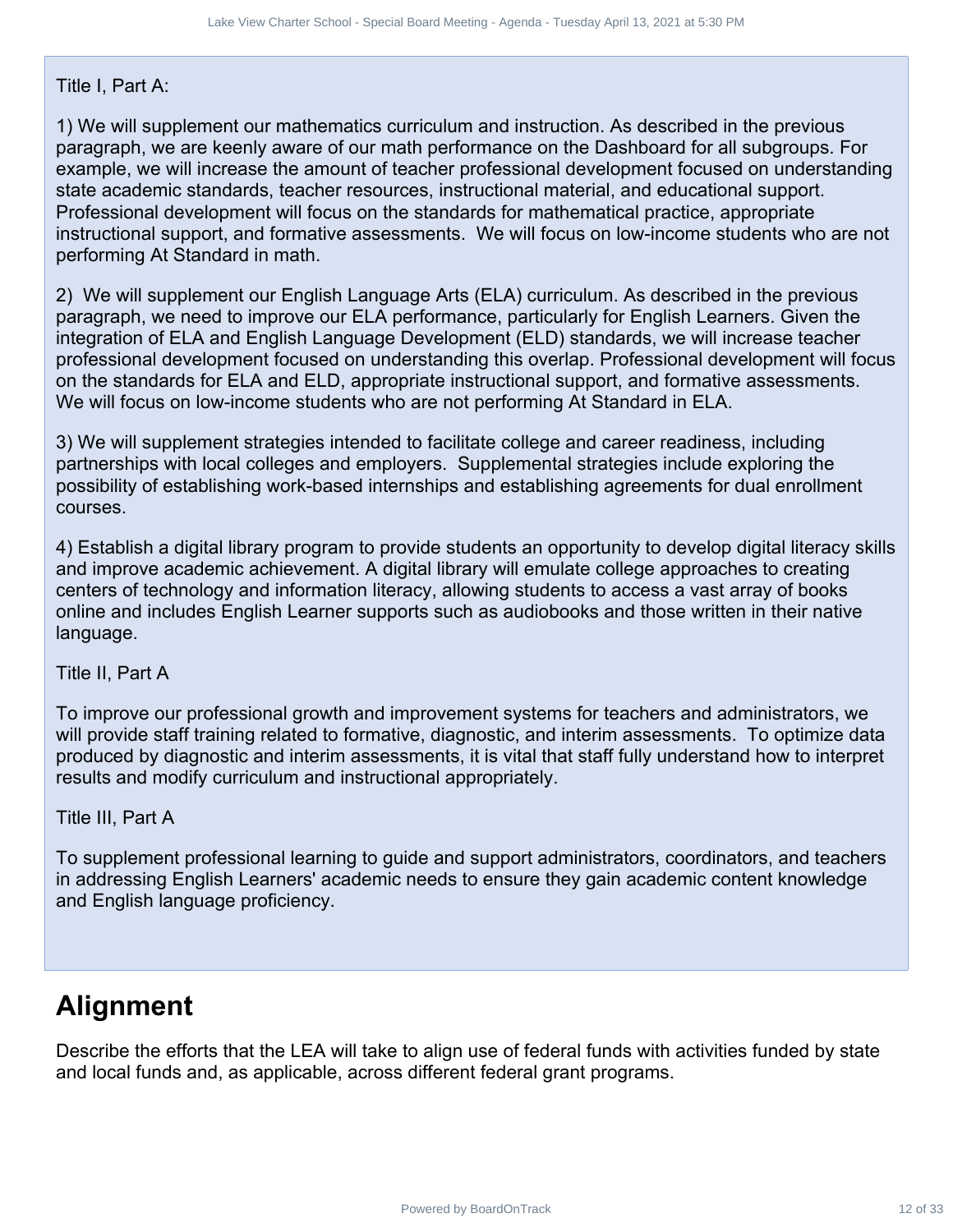We use our LCAP as the foundation for schoolwide (we are a single school charter) conversation and reflection to ensure our goals and state priorities are aligned and guide our focus. Our LCAP includes actions paid with Title I, II, and III funds. Specifically, LCAP actions that address Local Control Funding Formula (LCFF) priorities 1, 2, 4, 7, and 8 are aligned with monitoring student performance and achievement outcomes. LCAP actions aligned with LCFF priorities 2,4 and 7 are aligned with career technical and work-based opportunities. Further, we align funding sources such that federally funded actions supplement our state-funded base programs. By integrating addressing state priorities in our LCAP and including both state and federal-funded actions, we build upon success while simultaneously address areas of concern. Me Cowe Share Search boardonts of 33 April 13, 2021 at 5:30 PM and as the four-operation and<br>as the four-operation for schoolwide (we are as any along lead bool of that eight and (LCFF) priorides 1, 2, 4, 7, and 18 are ali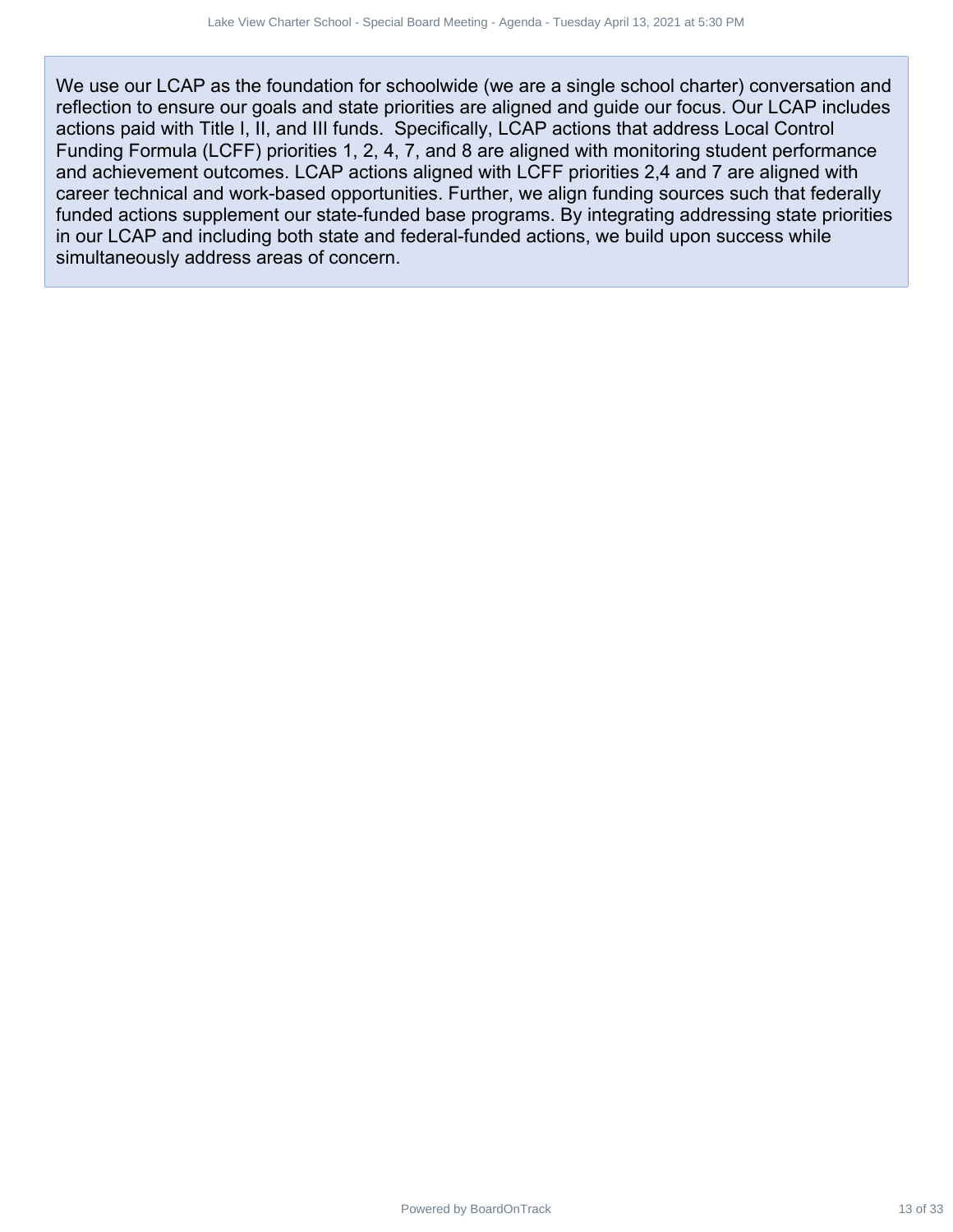# **ESSA Provisions Addressed Within the LCAP**

Within the LCAP an LEA is required to describe its goals, and the specific actions to achieve those goals, for each of the LCFF state priorities. In an approvable LCAP it will be apparent from the descriptions of the goals, actions, and services how an LEA is acting to address the following ESSA provisions through the aligned LCFF state priorities and/or the state accountability system. Power Stars Andreas 14 of 2021 at 14 of 33 David Charter School Charter School Charter School Charter School Charter School and the Charter School and the School - Special Board Meeting Challenging State Academic<br>
Power Sc

# **TITLE I, PART A**

### **Monitoring Student Progress Towards Meeting Challenging State Academic Standards**

| <b>ESSA SECTION</b> | <b>STATE PRIORITY ALIGNMENT</b> |
|---------------------|---------------------------------|
| $1112(b)(1) (A-D)$  | 1, 2, 4, 7, 8 (as applicable)   |

Describe how the LEA will monitor students' progress in meeting the challenging state academic standards by:

- (A) developing and implementing a well-rounded program of instruction to meet the academic needs of all students;
- (B) identifying students who may be at risk for academic failure;
- (C)providing additional educational assistance to individual students the LEA or school determines need help in meeting the challenging State academic standards; and
- (D)identifying and implementing instructional and other strategies intended to strengthen academic programs and improve school conditions for student learning.

### **Overuse in Discipline Practices that Remove Students from the Classroom**

| <b>ESSA SECTION</b> | <b>STATE PRIORITY ALIGNMENT</b> |
|---------------------|---------------------------------|
| 1112(b)(11)         | 6 (as applicable)               |

Describe how the LEA will support efforts to reduce the overuse of discipline practices that remove students from the classroom, which may include identifying and supporting schools with high rates of discipline, disaggregated by each of the student groups, as defined in Section  $1111(c)(2)$ .

### **Career Technical and Work-based Opportunities**

| <b>ESSA SECTION</b>            | <b>STATE PRIORITY ALIGNMENT</b> |
|--------------------------------|---------------------------------|
| $\mid$ 1112(b)(12)(A–B) $\mid$ | (as applicable)                 |

If determined appropriate by the LEA, describe how such agency will support programs that coordinate and integrate:

- (A) academic and career and technical education content through coordinated instructional strategies, that may incorporate experiential learning opportunities and promote skills attainment important to in-demand occupations or industries in the State; and
- (B) work-based learning opportunities that provide students in-depth interaction with industry professionals and, if appropriate, academic credit.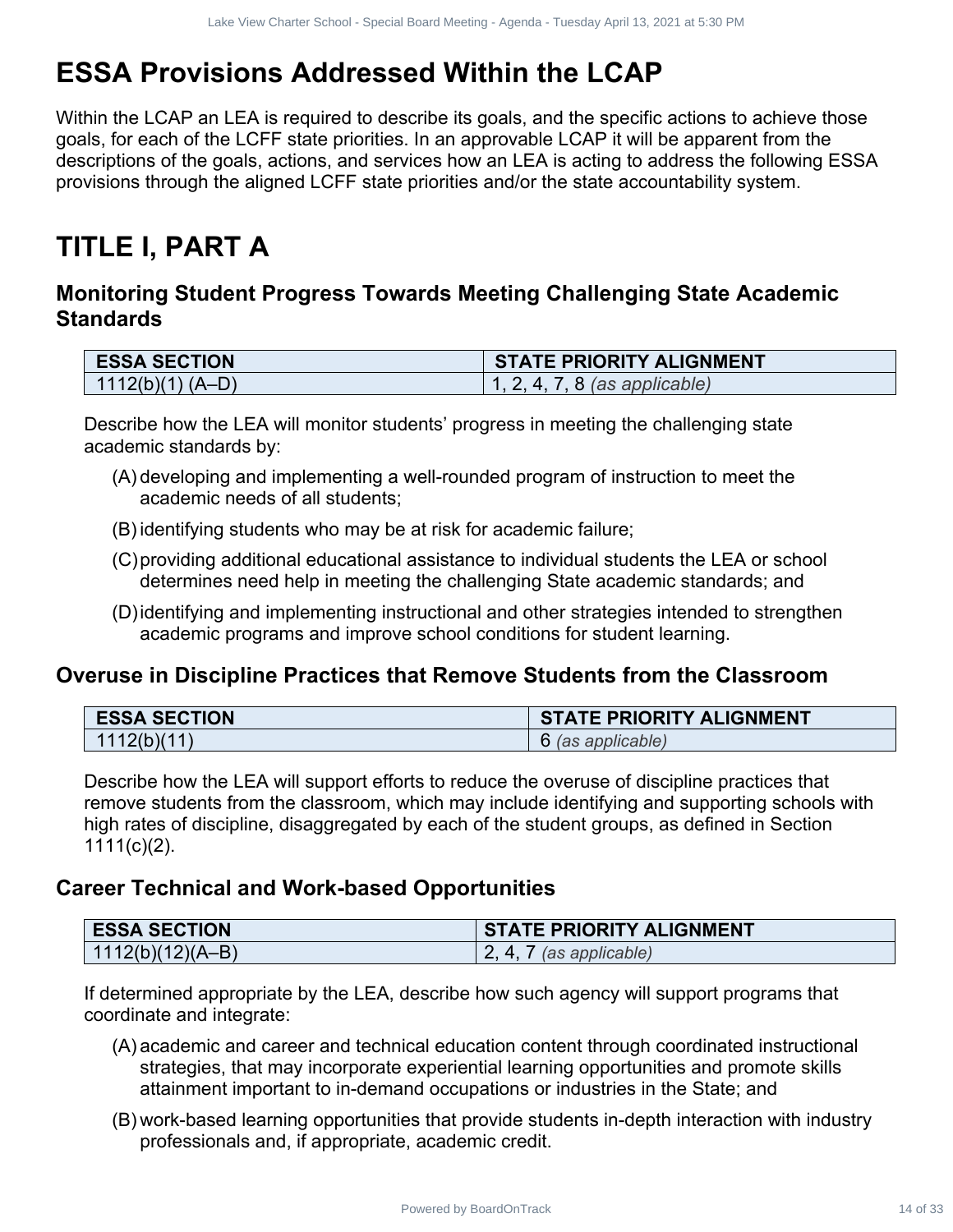# **TITLE II, PART A**

### **Title II, Part A Activities**

| <b>ESSA SECTION</b> | <b>STATE PRIORITY ALIGNMENT</b> |
|---------------------|---------------------------------|
| 2102(b)(2)(A)       | $\vert$ 1, 2, 4 (as applicable) |

# **TITLE III, PART A**

### **Parent, Family, and Community Engagement**

| <b>ESSA SECTION</b> | <b>STATE PRIORITY ALIGNMENT</b> |
|---------------------|---------------------------------|
| 3116(b)(3)          | $(3, 6$ (as applicable)         |

# **ESSA Provisions Addressed in the Consolidated Application and Reporting System**

# **TITLE I, PART A**

### **Poverty Criteria**

| <b>ESSA SECTION</b>                                                                                                         | <b>STATE PRIORITY ALIGNMENT</b>                                                                                                                                                |
|-----------------------------------------------------------------------------------------------------------------------------|--------------------------------------------------------------------------------------------------------------------------------------------------------------------------------|
| 2102(b)(2)(A)                                                                                                               | $1, 2, 4$ (as applicable)                                                                                                                                                      |
|                                                                                                                             | Provide a description of the activities to be carried out by the LEA under this Section and how<br>these activities will be aligned with challenging State academic standards. |
| TLE III, PART A<br>rent, Family, and Community Engagement                                                                   |                                                                                                                                                                                |
| <b>ESSA SECTION</b>                                                                                                         | <b>STATE PRIORITY ALIGNMENT</b>                                                                                                                                                |
| 3116(b)(3)                                                                                                                  | 3, 6 (as applicable)                                                                                                                                                           |
|                                                                                                                             | LEA addresses the following ESSA provision as part of completing annual reporting through the                                                                                  |
|                                                                                                                             |                                                                                                                                                                                |
| nsolidated Application and Reporting System (CARS).<br>TLE I. PART A<br>verty Criteria<br><b>ESSA SECTION</b><br>1112(b)(4) | <b>STATE PRIORITY ALIGNMENT</b><br>N/A                                                                                                                                         |
| 1113.                                                                                                                       |                                                                                                                                                                                |
|                                                                                                                             | Describe the poverty criteria that will be used to select school attendance areas under Section                                                                                |
|                                                                                                                             |                                                                                                                                                                                |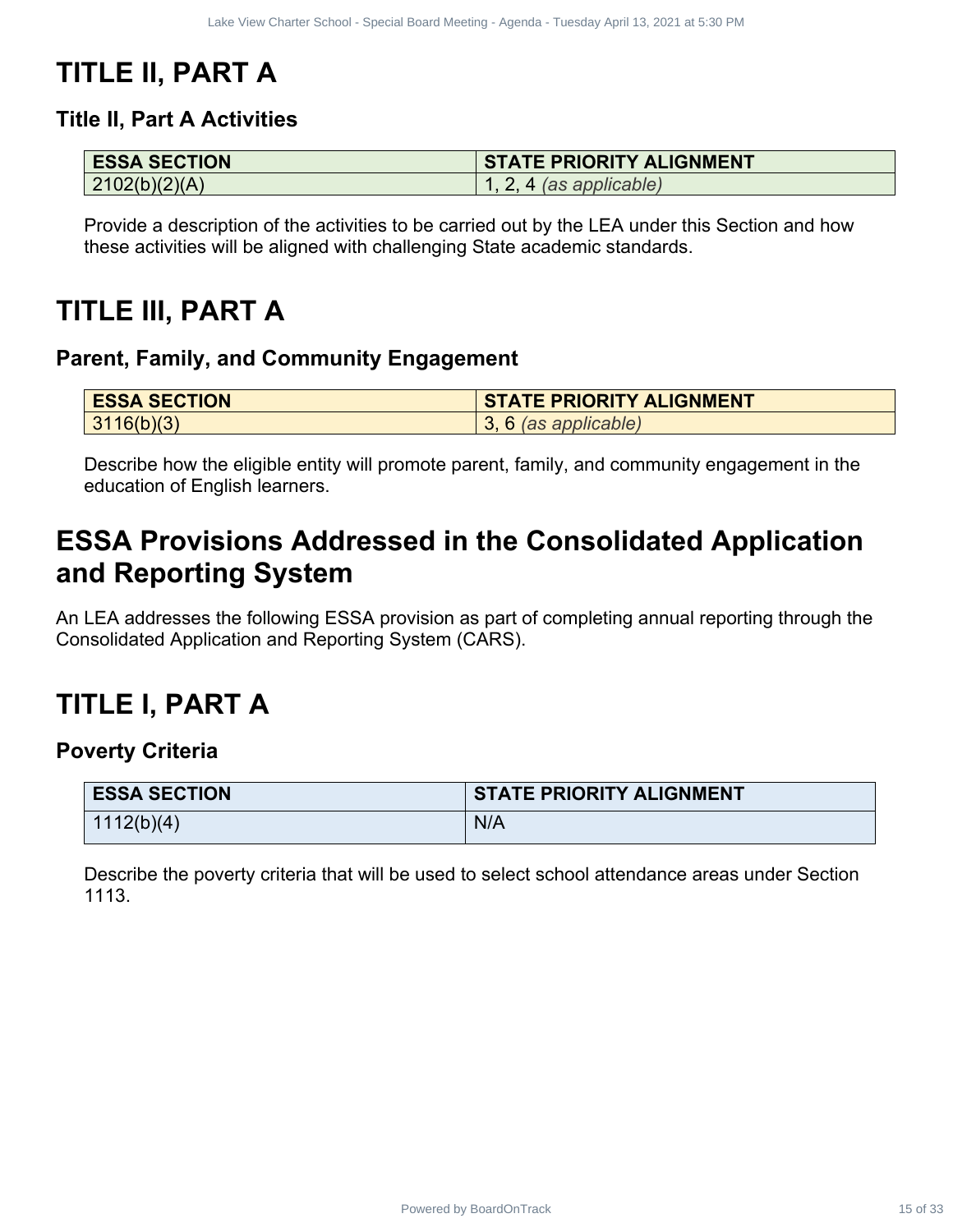# **ESSA Provisions Not Addressed in the LCAP**

For the majority of LEAs the ESSA provisions on the following pages do not align with state priorities. **Each provision for each program provided on the following pages must be addressed**, unless the provision is not applicable to the LEA. In addressing these provisions, LEAs must provide a narrative that addresses the provision **within this addendum**.

As previously stated, the CDE emphasizes that the LCAP Federal Addendum should not drive LCAP development. ESSA funds are supplemental to state funds, just as the LCAP Federal Addendum supplements your LCAP. LEAs are encouraged to integrate their ESSA funds into their LCAP development as much as possible to promote strategic planning of all resources; however, this is not a requirement. In reviewing the LCAP Federal Addendum, staff will evaluate the LEA's responses to the ESSA plan provisions. There is no standard length for the responses. LEAs will be asked to clarify insufficient responses during the review process. Power Start And Track 16 of 2021 at the CAP and the LCAP - Minimal School - Tuesday and the CAP and the CAP and the CAP rederated by the EUA in addressing these propes must be addressed, unless applicable to the EUA in add

# **TITLE I, PART A**

### **Educator Equity**

ESSA SECTION 1112(b)(2)

Describe how the LEA will identify and address, as required under State plans as described in Section 1111(g)(1)(B), any disparities that result in low-income students and minority students being taught at higher rates than other students by ineffective, inexperienced, or out-of-field teachers.

### **THIS ESSA PROVISION IS ADDRESSED BELOW:**

Not applicable to charter schools.

### **Parent and Family Engagement**

ESSA SECTIONS 1112(b)(3) and 1112(b)(7)

Describe how the LEA will carry out its responsibility under Section 1111(d).

Describe the strategy the LEA will use to implement effective parent and family engagement under Section 1116.

### **THIS ESSA PROVISION IS ADDRESSED BELOW:**

We consider parents/guardians as partners in educating our students. We ensure all school information and reports are provided in a format and language that parents/guardians understand via a digital format that can be translated with the use of technology. We also provide translation as appropriate. We use Zoom, email, phone, and instant messaging to communicate regularly with parents and families regarding school events and student academic progress.

During the 2019-2020 school year, we initiated significant outreach and engagement with families, including surveys and virtual town hall meetings. Our communication with families yielded vital information related to COVID-19 challenges. We continued to proactively engage families during the 2020-2021 school year serving as the foundation of our LCAP. Although we did not receive Title 1 funding last year, we nonetheless ensure that parents/guardians of students who qualify for Title 1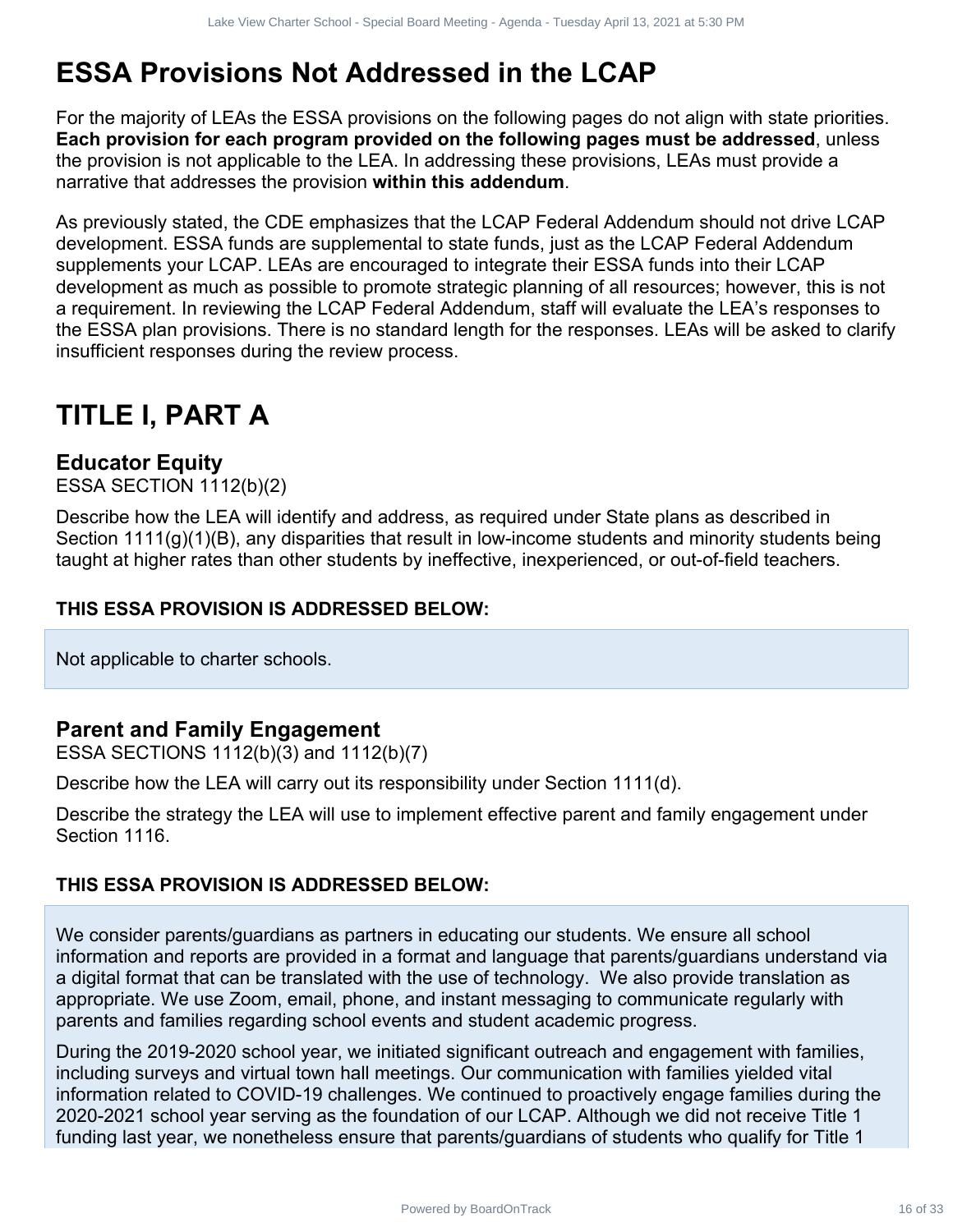funding are aware of opportunities to participate in advisory, decision-making, and advocacy roles. For example, we proactively and appropriately advertise opportunities to serve on our single-school DELAC. In 2021-22, the parents and guardians of Title I students will continue to be apprised of opportunities to participate in an organized and consistent manner responsive to their demanding schedules. For example, parents/guardians will be invited to plan, review, and improve Title I programs and the Title I parental involvement policy. The Title I policy will be annually distributed in the Parent-Student Handbook and included in the board policy. It will be available on the school website, with hard copies available as needed from the school office. The Parent Involvement Policy is based upon Board Policy and Administrative Regulations to ensure compliance with federal and state regulations. The policy will be updated annually based on the feedback received from our parent advisory group, School Site Council, and ESSA updates. As Construction of the power of the station of the stationary stationary and adveancy roles.<br>
The parents and partidinary diversifications will continue to be appines and adveancy roles.<br>
The parents and partidinary divers

### **Schoolwide Programs, Targeted Support Programs, and Programs for Neglected or Delinquent Children**

ESSA SECTIONS 1112(b)(5) and 1112(b)(9)

Describe, in general, the nature of the programs to be conducted by the LEA's schools under sections 1114 and 1115 and, where appropriate, educational services outside such schools for children living in local institutions for neglected or delinquent children, and for neglected and delinquent children in community day school programs.

Describe how teachers and school leaders, in consultation with parents, administrators, paraprofessionals, and specialized instructional support personnel, in schools operating a targeted assistance school program under Section 1115, will identify the eligible children most in need of services under this part.

### **THIS ESSA PROVISION IS ADDRESSED BELOW:**

N/A

### **Homeless Children and Youth Services**

ESSA SECTION 1112(b)(6)

Describe the services the LEA will provide homeless children and youths, including services provided with funds reserved under Section 1113(c)(3)(A), to support the enrollment, attendance, and success of homeless children and youths, in coordination with the services the LEA is providing under the McKinney-Vento Homeless Assistance Act (42 United States Code 11301 et seq.).

### **THIS ESSA PROVISION IS ADDRESSED BELOW:**

About two percent of Lake View's student population are homeless or foster youth. We are careful to ensure that none of our homeless students or foster youth experience enrollment delays in school or classes or any other services. When a family is identified as homeless/foster youth, we do not require anything substantive to enroll. Homeless/Foster Youth students will be enrolled and provided a full and equal opportunity to succeed in school and various programs. Enrollment disputes are mediated in accordance with the law, Board policy, and procedure. Further, any family who identifies as homeless/foster youth may continue to enroll in our school should they move out of our district. Our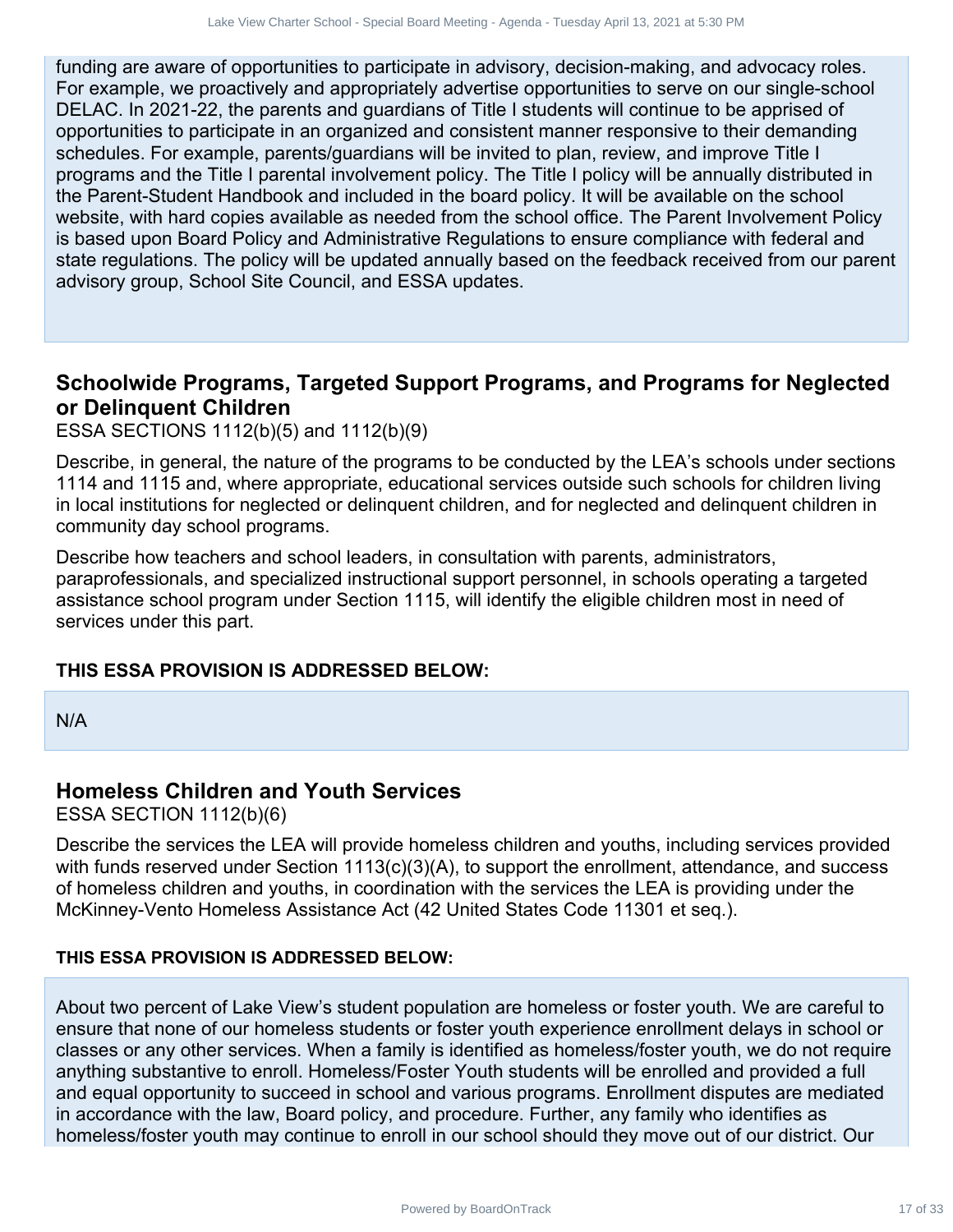McKinney-Vento Homeless Liaison, in collaboration with school administrators, teachers, and paraprofessionals, will coordinate to monitoring the attendance/engagement of homeless/foster youths, including their academic, behavioral, and social/emotional progress and needs.

We will use Title I funds to supplement programs and supports aligned with the McKinney-Vento Homeless Act provisions and ensure that each child of a homeless individual and homeless/foster youth has equal access to the same free, appropriate public education provided to other children and youths. We will provide specific information in outreach materials, websites, and social media platforms notifying parents that the school is open to enroll and provide services to all students, including contact numbers to access additional enrollment information. Hower Street the modern the street in the modern of the street in the street of 30 MM of controllent and the modern of 33 David Contract 18 of 33 Care of 33 Lake View Charter School - Special Board April 13, 2021 at 5:30 C

Our McKinney-Vento Homeless/Foster Youth liaison coordinates with all staff to ensure homeless students are provided with technology, supplies, and counseling to support them academically and social-emotionally. These needs could include academic, attendance, or social-emotional support. In particular, our liaison ensures families of homeless students are aware of opportunities to adjust graduation requirements (including the impact on college enrollment requirements).

### **Student Transitions**

### ESSA SECTIONS 1112(b)(8) and 1112(b)(10) (A–B)

Describe, if applicable, how the LEA will support, coordinate, and integrate services provided under this part with early childhood education programs at the LEA or individual school level, including plans for the transition of participants in such programs to local elementary school programs.

Describe, if applicable, how the LEA will implement strategies to facilitate effective transitions for students from middle grades to high school and from high school to postsecondary education including:

- (A) through coordination with institutions of higher education, employers, and other local partners; and
- (B) through increased student access to early college high school or dual or concurrent enrollment opportunities, or career counseling to identify student interests and skills.

### **THIS ESSA PROVISION IS ADDRESSED BELOW:**

We do not plan to use Title 1, Part A funds to support student transitions. Actions related to student transitions are outlined in our LCAP and funded with state LCFF funds. Pertinent LCAP actions ensure all students transition successfully from elementary school to middle school, from middle school to high school, and from high school to postsecondary education and careers. For example, our LCAP actions including increasing the number of Career Technical Education (CTE) Pathways.

### **Additional Information Regarding Use of Funds Under this Part**

ESSA SECTION 1112(b)(13) (A–B)

Provide any other information on how the LEA proposes to use funds to meet the purposes of this part, and that the LEA determines appropriate to provide, which may include how the LEA will:

(A) assist schools in identifying and serving gifted and talented students; and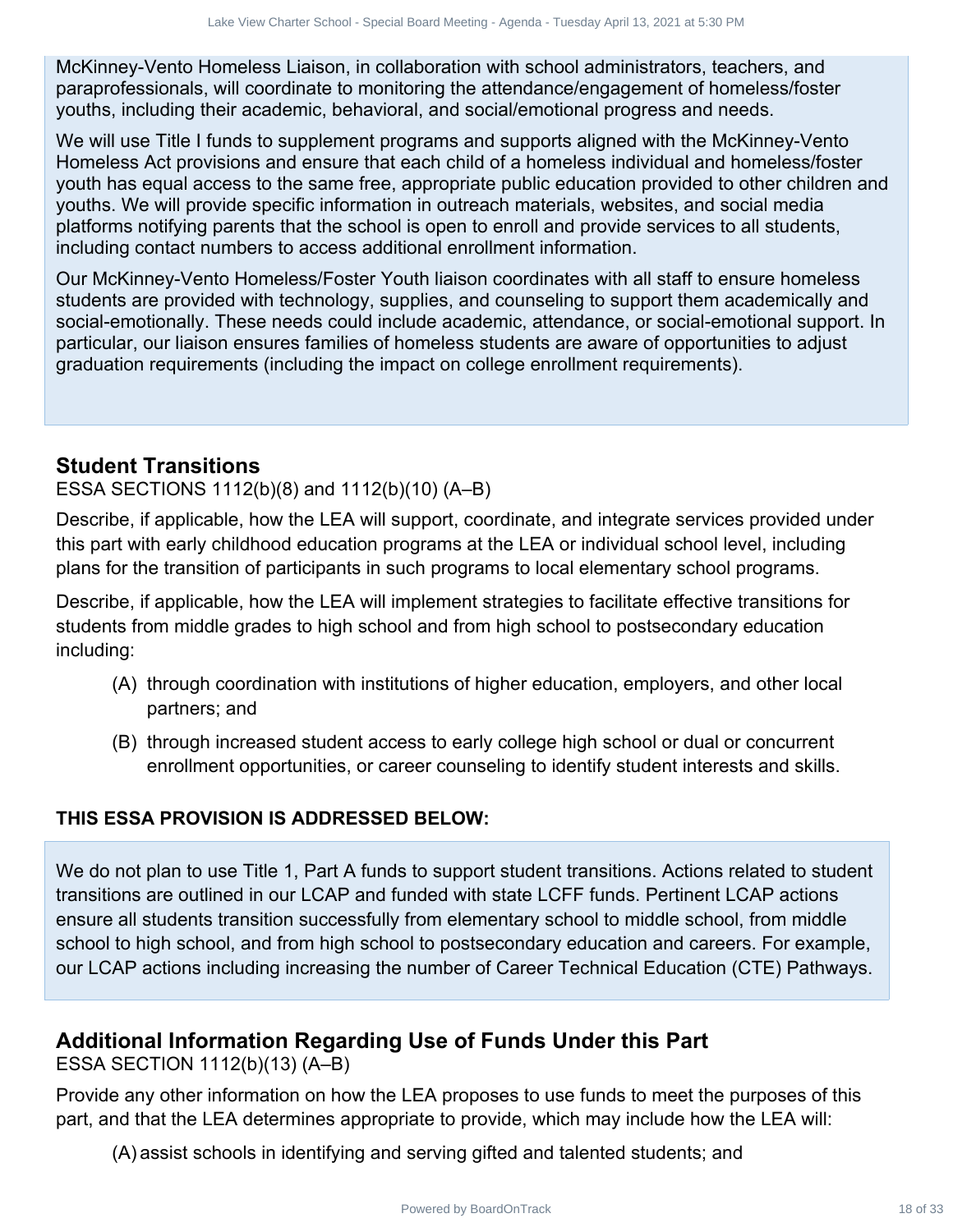(B) assist schools in developing effective school library programs to provide students an opportunity to develop digital literacy skills and improve academic achievement.

### **THIS ESSA PROVISION IS ADDRESSED BELOW:**

We will use Title I, Part A funds to establish a digital library program to provide students an opportunity to develop digital literacy skills and improve academic achievement. A digital library will emulate college approaches to creating centers of technology and information literacy, allowing students to access a vast array of books online and includes English Learner supports such as audiobooks and those written in their native language. More Clares Sheet Seven benchmings Aprilia Sheet School - Board School Board Charter School Board in developing effective school library program to provide students an injour of the propriate the students and injour and th

# **TITLE I, PART D**

### **Description of Program**

ESSA SECTION 1423(1)

Provide a description of the program to be assisted [by Title I, Part D].

### **THIS ESSA PROVISION IS ADDRESSED BELOW:**

N/A

### **Formal Agreements**

ESSA SECTION 1423(2)

Provide a description of formal agreements, regarding the program to be assisted, between the

- (A) LEA; and
- (B) correctional facilities and alternative school programs serving children and youth involved with the juvenile justice system, including such facilities operated by the Secretary of the Interior and Indian tribes.

### **THIS ESSA PROVISION IS ADDRESSED BELOW:**

N/A

### **Comparable Education Program**

ESSA SECTION 1423(3)

As appropriate, provide a description of how participating schools will coordinate with facilities working with delinquent children and youth to ensure that such children and youth are participating in an education program comparable to one operating in the local school such youth would attend**.**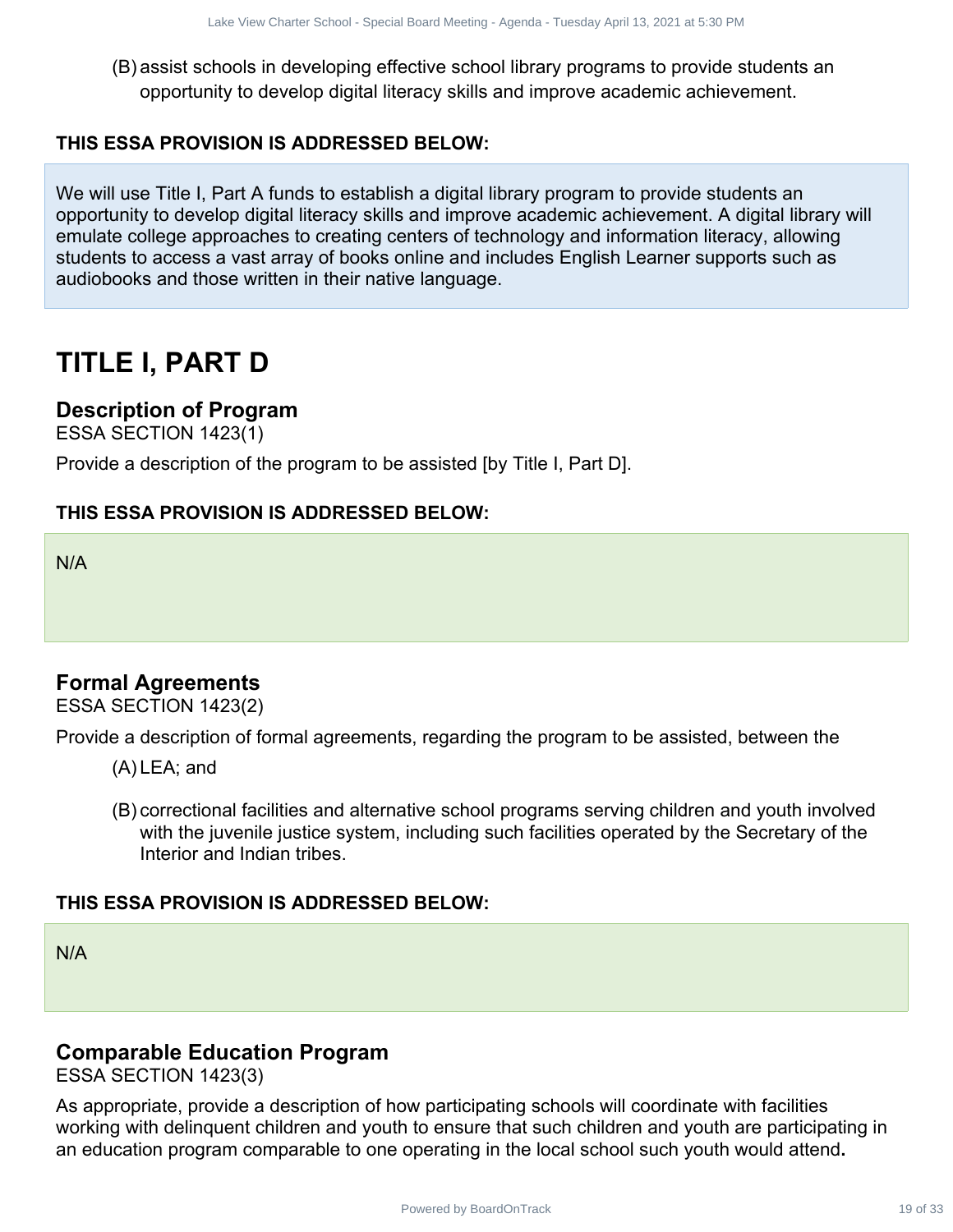### **THIS ESSA PROVISION IS ADDRESSED BELOW:**

N/A

### **Successful Transitions**

ESSA SECTION 1423(4)

Provide a description of the program operated by participating schools to facilitate the successful transition of children and youth returning from correctional facilities and, as appropriate, the types of services that such schools will provide such children and youth and other at-risk children and youth.

### **THIS ESSA PROVISION IS ADDRESSED BELOW:**

N/A

### **Educational Needs**

ESSA SECTION 1423(5)

Provide a description of the characteristics (including learning difficulties, substance abuse problems, and other special needs) of the children and youth who will be returning from correctional facilities and, as appropriate, other at-risk children and youth expected to be served by the program, and a description of how the school will coordinate existing educational programs to meet the unique educational needs of such children and youth.

### **THIS ESSA PROVISION IS ADDRESSED BELOW:**

N/A

### **Social, Health, and Other Services**

ESSA SECTION 1423(6)

As appropriate, provide a description of how schools will coordinate with existing social, health, and other services to meet the needs of students returning from correctional facilities, at-risk children or youth, and other participating children or youth, including prenatal health care and nutrition services related to the health of the parent and the child or youth, parenting and child development classes, child care, targeted reentry and outreach programs, referrals to community resources, and scheduling flexibility. Powered by Board Charter Contract 20 of 33 PM Charter School - Special Board Charter SCHOTRIST (SCALE ASSAM)<br>
Powered by Board Track 20 of 33 Lacked View Charter School - Special Board Meeting - Agenda - Meeting approximat

### **THIS ESSA PROVISION IS ADDRESSED BELOW:**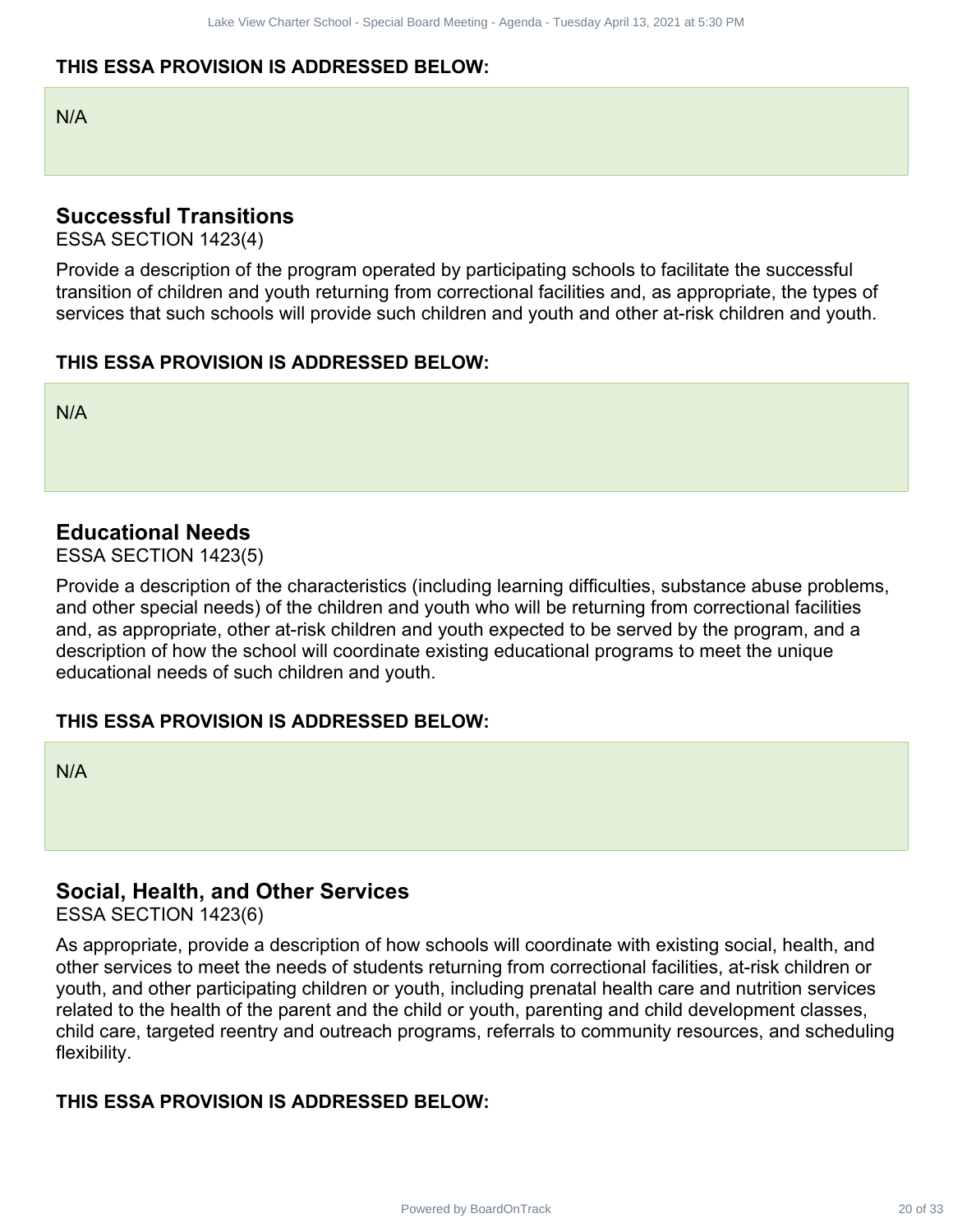### **Postsecondary and Workforce Partnerships**

ESSA SECTION 1423(7)

As appropriate, provide a description of any partnerships with institutions of higher education or local businesses to facilitate postsecondary and workforce success for children and youth returning from correctional facilities, such as through participation in credit-bearing coursework while in secondary school, enrollment in postsecondary education, participation in career and technical education programming, and mentoring services for participating students. Movember of 21 of 33 Lake View Charter School Charter School - Special Description of any particular<br>oxylige a description of any partnerships<br>assume that the control of any partnerships<br>that the description of any partner

### **THIS ESSA PROVISION IS ADDRESSED BELOW:**

N/A

### **Parent and Family Involvement**

ESSA SECTION 1423(8)

As appropriate, provide a description of how the program will involve parents and family members in efforts to improve the educational achievement of their children, assist in dropout prevention activities, and prevent the involvement of their children in delinquent activities.

### **THIS ESSA PROVISION IS ADDRESSED BELOW:**

N/A

### **Program Coordination**

ESSA SECTION 1423(9–10)

Provide a description of how the program under this subpart will be coordinated with other Federal, State, and local programs, such as programs under title I of the Workforce Innovation and Opportunity Act and career and technical education programs serving at-risk children and youth.

Include how the program will be coordinated with programs operated under the Juvenile Justice and Delinquency Prevention Act of 1974 and other comparable programs, if applicable.

### **THIS ESSA PROVISION IS ADDRESSED BELOW:**

N/A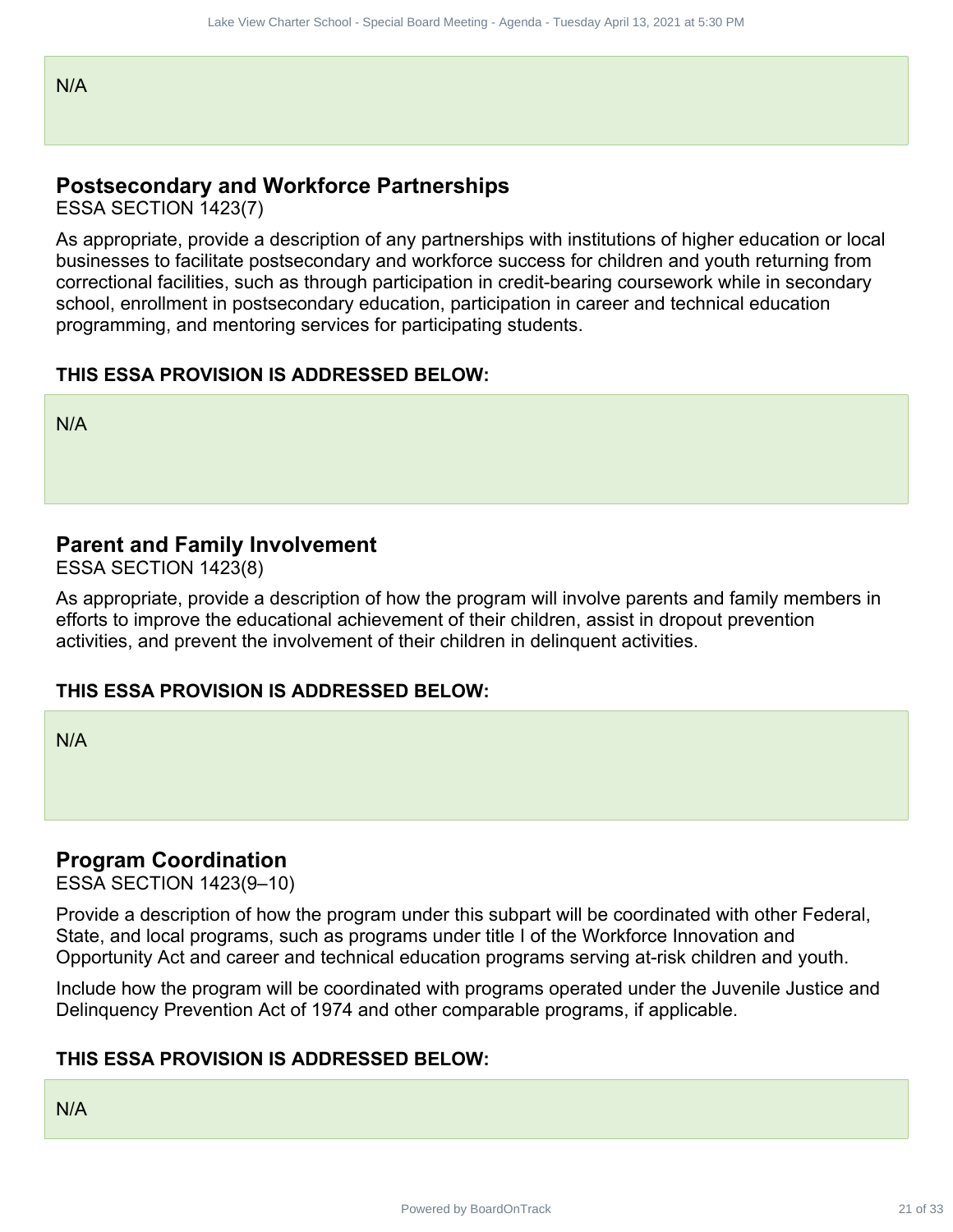### **Probation Officer Coordination**

ESSA SECTION 1423(11)

As appropriate, provide a description of how schools will work with probation officers to assist in meeting the needs of children and youth returning from correctional facilities.

### **THIS ESSA PROVISION IS ADDRESSED BELOW:**

N/A

### **Individualized Education Program Awareness**

ESSA SECTION 1423(12)

Provide a description of the efforts participating schools will make to ensure correctional facilities working with children and youth are aware of a child's or youth's existing individualized education program.

### **THIS ESSA PROVISION IS ADDRESSED BELOW:**

N/A

### **Alternative Placements**

ESSA SECTIONS 1423(13)

As appropriate, provide a description of the steps participating schools will take to find alternative placements for children and youth interested in continuing their education but unable to participate in a traditional public school program. Powered by BoardOnTrack 22 of 33 David Charter School - Special Charter School - Special Charter School - Special Board Meeting - Agenda - Special Board Meeting - Agenda - Meeting of Decision of The Charter School - Specia

### **THIS ESSA PROVISION IS ADDRESSED BELOW:**

N/A

# **TITLE II, PART A**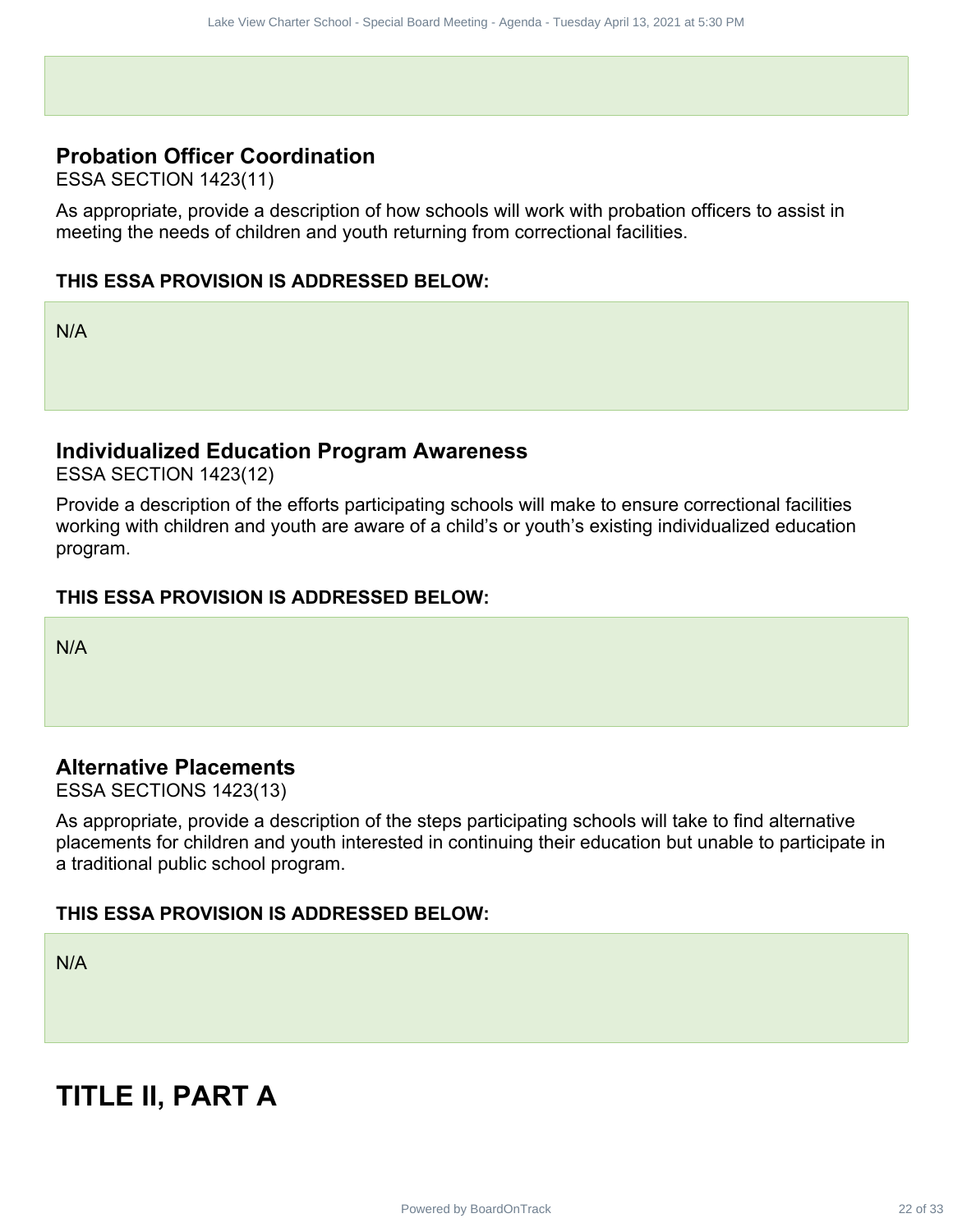### **Professional Growth and Improvement**

ESSA SECTION 2102(b)(2)(B)

Provide a description of the LEA's systems of professional growth and improvement, such as induction for teachers, principals, or other school leaders and opportunities for building the capacity of teachers and opportunities to develop meaningful teacher leadership.

### **THIS ESSA PROVISION IS ADDRESSED BELOW:**

We plan to use Title II, Part A funds to improve our professional growth and improvement systems for teachers and administrators. We will provide staff training related to formative, diagnostic, and interim assessments. To optimize data produced by diagnostic and interim assessments, it is vital that staff fully understand how to interpret results and modify curriculum and instructional appropriately.

### **Prioritizing Funding**

ESSA SECTION 2102(b)(2)(C)

Provide a description of how the LEA will prioritize funds to schools served by the agency that are implementing comprehensive support and improvement activities and targeted support and improvement activities under Section 1111(d) and have the highest percentage of children counted under Section 1124(c).

### **THIS ESSA PROVISION IS ADDRESSED BELOW:**

We are single school charter.

### **Data and Ongoing Consultation to Support Continuous Improvement**

ESSA SECTION 2102(b)(2)(D)

Provide a description of how the LEA will use data and ongoing consultation described in Section 2102(b)(3) to continually update and improve activities supported under this part.

### **THIS ESSA PROVISION IS ADDRESSED BELOW:**

We plan to use Title II, Part A funds to purchase education software (and related training) to produce class-level, teacher-level, and school-level reports that provide individualized data to inform support for student academic, social, and emotional support. This type of software also allows us to disaggregate results by student characteristics, including gender, race and ethnicity, income status. Most importantly, this software and training will allow us to integrate supports with our MTSS, allowing teachers, administrators, and coordinators to assign and manage evidence-based interventions across multiple tiers of support, facilitating collaboration among staff, including specialists. Powered by Board State Charter Charter Charter Charter Charter School of the EEA systems of providing and improvement, such as<br>an such and improvement and the EN systems of 23 Australia Board Meeting - Tuesday April 2021 a

# **TITLE III, PART A**

## **Title III Professional Development**

ESSA SECTION 3115(c)(2)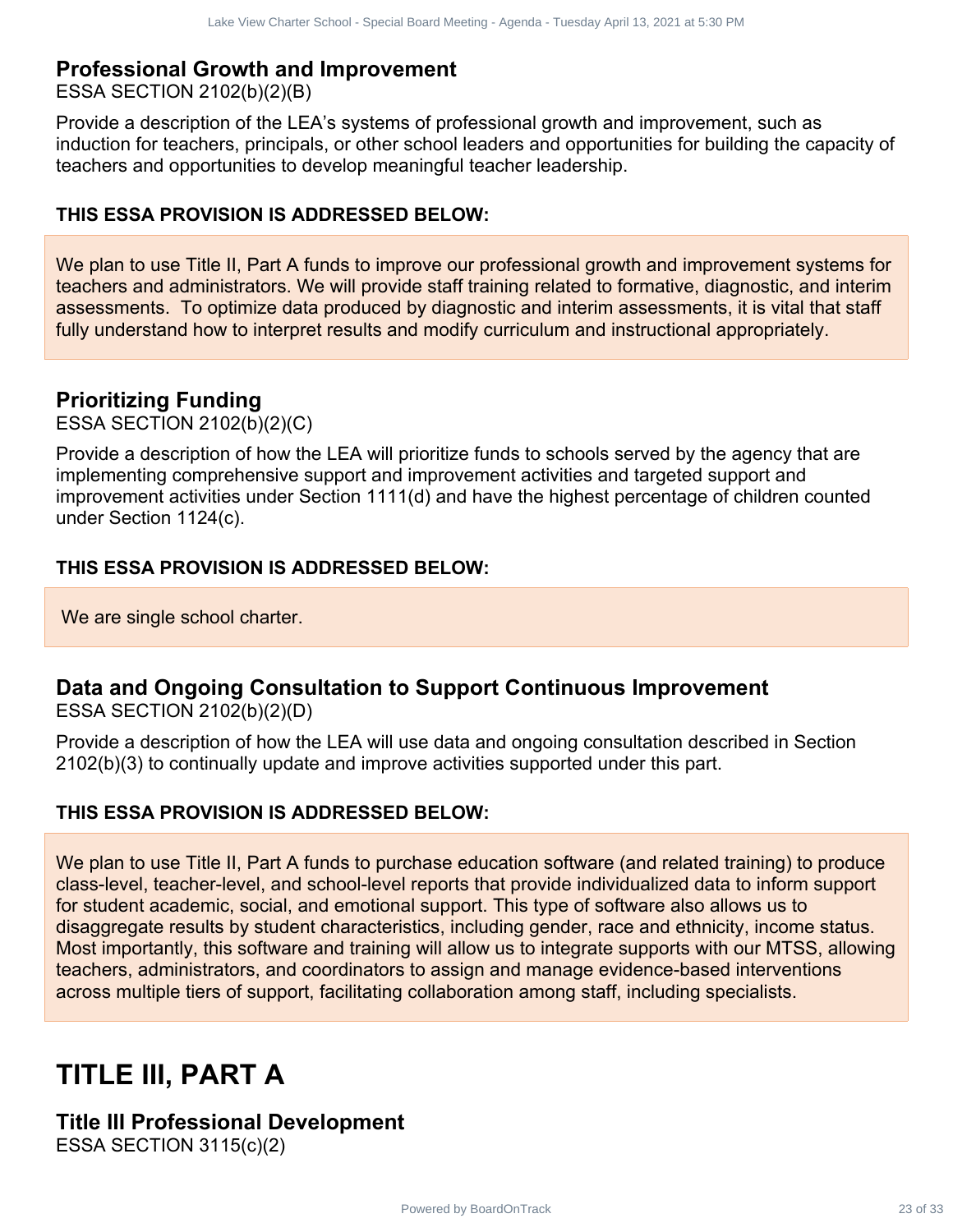Describe how the eligible entity will provide effective professional development to classroom teachers, principals and other school leaders, administrators, and other school or community-based organizational personnel.

### **THIS ESSA PROVISION IS ADDRESSED BELOW:**

We plan to use Title III, Part A funds to supplement professional development related to English Learner needs. The leadership team, including administrators, will engage in monthly professional learning focused on best practices that are successful with English Learners, such as effective instructional methods and strategies. Best practices are based on evidence-based successful approaches.

Teachers also engage in monthly professional development focused on analyzing data from formative and interim supports and academic support reflection. We take a Professional Learning Community (PLC) approach wherein all teachers are welcome to participate and contribute to professional learning. Teachers are empowered to provide feedback to their colleagues in supporting English Learner success. Our PLC approach facilitates the identification of instructional successes and needs and thus the adjustment of professional development. Powered by Board 24 of 23 Care School Controllering - Agents - Tuesday and 13, 2021 at 3:30 PM and 24 Of 2021 at 5:30 PM and 24 Of 2021 at 5:30 PM and 24 Of 2021 at 5:30 PM and 24 Of 2021 at 5:30 PM and 24 Of 2021 at 5:30

### **Enhanced Instructional Opportunities**

ESSA SECTIONS 3115(e)(1) and 3116

Describe how the eligible entity will provide enhanced instructional opportunities for immigrant children and youth.

### **THIS ESSA PROVISION IS ADDRESSED BELOW:**

We do not receive Title III, Immigrant funding.

### **Title III Programs and Activities**

ESSA SECTION 3116(b)(1)

Describe the effective programs and activities, including language instruction educational programs, proposed to be developed, implemented, and administered under the subgrant that will help English learners increase their English language proficiency and meet the challenging State academic standards.

### **THIS ESSA PROVISION IS ADDRESSED BELOW:**

Our Tier 1 English Language Development (ELD) curriculum (integrated and dedicated) includes a range of information systems (e.g., graphic organizers, diagrams, videos, or other media) and improved language models (e.g., sentence frames and stems) to provide comprehensible input and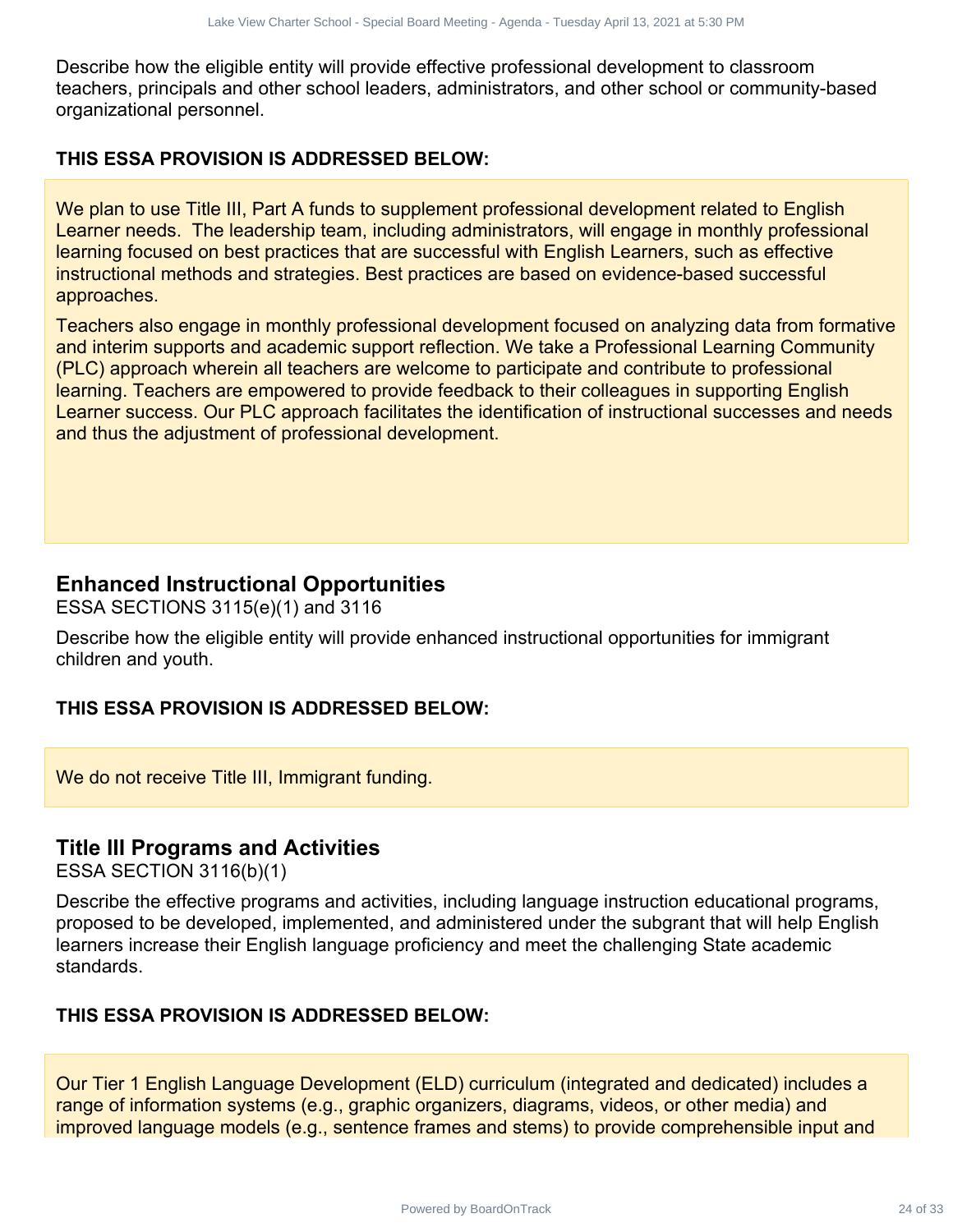structure. These instructional supports are aligned with our core instructional approach, emphasizing multiple means of engagement, representation, and expression. We use Title III, Part A funds to supplement our Tier 1 ELD curriculum, including synchronous online leveled designated ELD classes for EL students, additional dedicated ELD, twice a week in 45-minute synchronous sessions, and access to online programs such as BrainPop, MobyMax, and Babble.

### **English Proficiency and Academic Achievement**

ESSA SECTION 3116(b)(2)(A-B)

Describe how the eligible entity will ensure that elementary schools and secondary schools receiving funds under Subpart 1 assist English learners in:

- (A) achieving English proficiency based on the State's English language proficiency assessment under Section 1111(b)(2)(G), consistent with the State's long-term goals, as described in Section 1111(c)(4)(A)(ii); and
- (B) meeting the challenging State academic standards.

### **THIS ESSA PROVISION IS ADDRESSED BELOW:**

To ensure our ELD curriculum and instruction is consistent with the state's long-term goals and academic standards, we will align our professional learning with:

- 1) The California CCSS for English Language Arts and Literacy,
- 2) The California ELD/ELA Framework,
- 3) The California English Learner Roadmap, and
- 4) The California Literacy Plan.

The CCSS for English Language Arts and Literacy are divided into strands: Reading, Writing, Speaking and Listening, and Language. The CCSS literacy standards set an interdisciplinary expectation that the development of each student's literacy skills is a shared responsibility with teachers across the content areas, each supporting disciplinary literacy in their subject. We are aware that the California English Language Development Standards (CA ELD Standards) are used in tandem with the ELA standards to teach literacy to English learners (ELs). The ELA/ELD Framework combines ELA and ELD and incorporates evidence-based guidance on curriculum, instructional, assessment, content and pedagogy, access and equity, professional learning, and systems support. Howered by Board Contract Contract Contract Contract Contract Contract Contract Contract Contract Contract Contract Contract Contract Contract Charter Contract Contract Contract Contract Contract Contract Contract Contract

# **TITLE IV, PART A**

### **Title IV, Part A Activities and Programs**

ESSA SECTION 4106(e)(1)

Describe the activities and programming that the LEA, or consortium of such agencies, will carry out under Subpart 1, including a description of:

- (A) any partnership with an institution of higher education, business, nonprofit organization, community-based organization, or other public or private entity with a demonstrated record of success in implementing activities under this subpart;
- (B) if applicable, how funds will be used for activities related to supporting well-rounded education under Section 4107;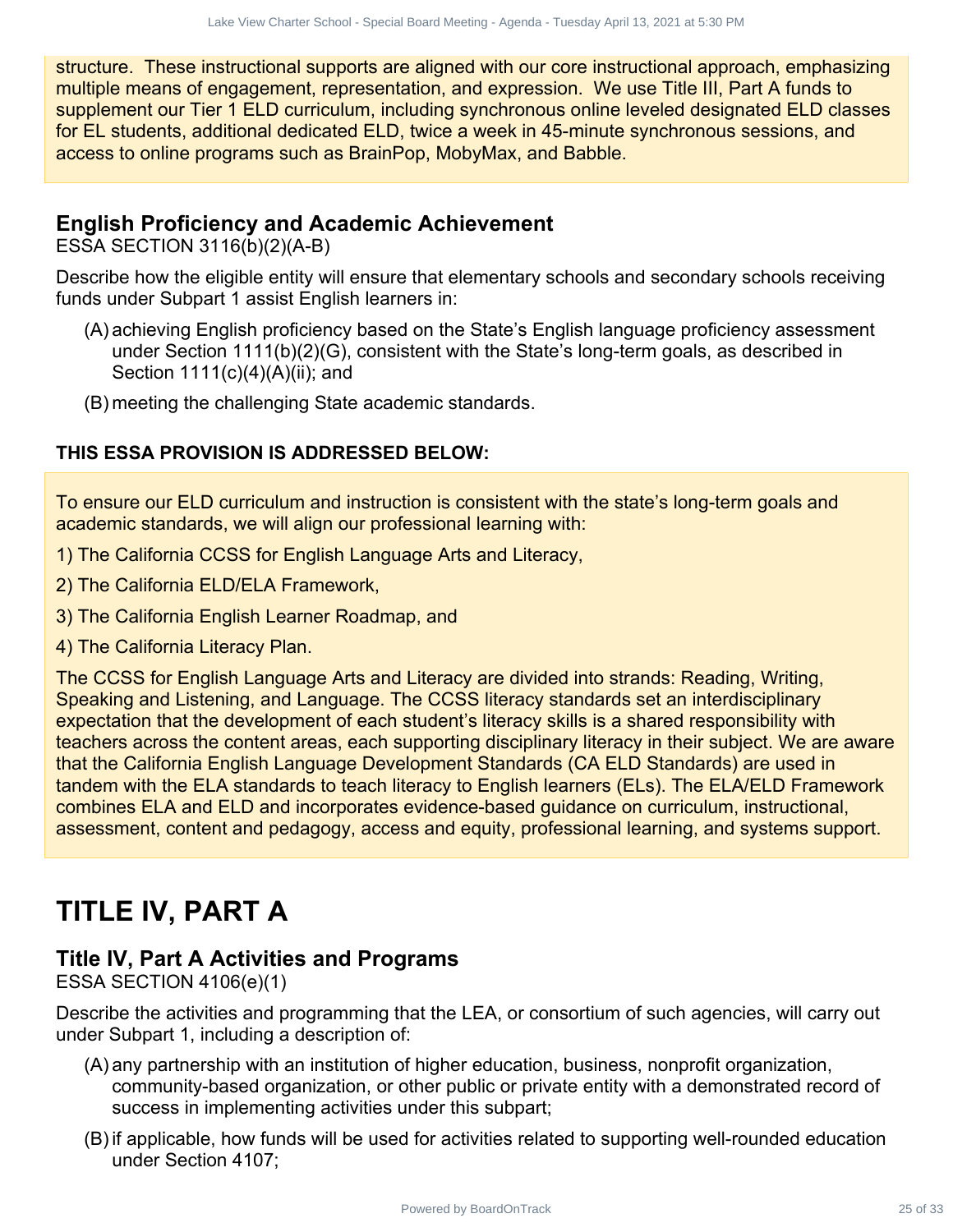- (C)if applicable, how funds will be used for activities related to supporting safe and healthy students under Section 4108;
- (D)if applicable, how funds will be used for activities related to supporting the effective use of technology in schools under Section 4109; and
- (E) the program objectives and intended outcomes for activities under Subpart 1, and how the LEA, or consortium of such agencies, will periodically evaluate the effectiveness of the activities carried out under this section based on such objectives and outcomes. Powered by BoardOnTrack<br>
Power Media Will be used for activities related to supporting safe and healthy<br>
the Yo-Kunda will be used for activities related to supporting the effective use of<br>
h, how funds will be used for ac

### **THIS ESSA PROVISION IS ADDRESSED BELOW:**

We do not receive Title IV funds.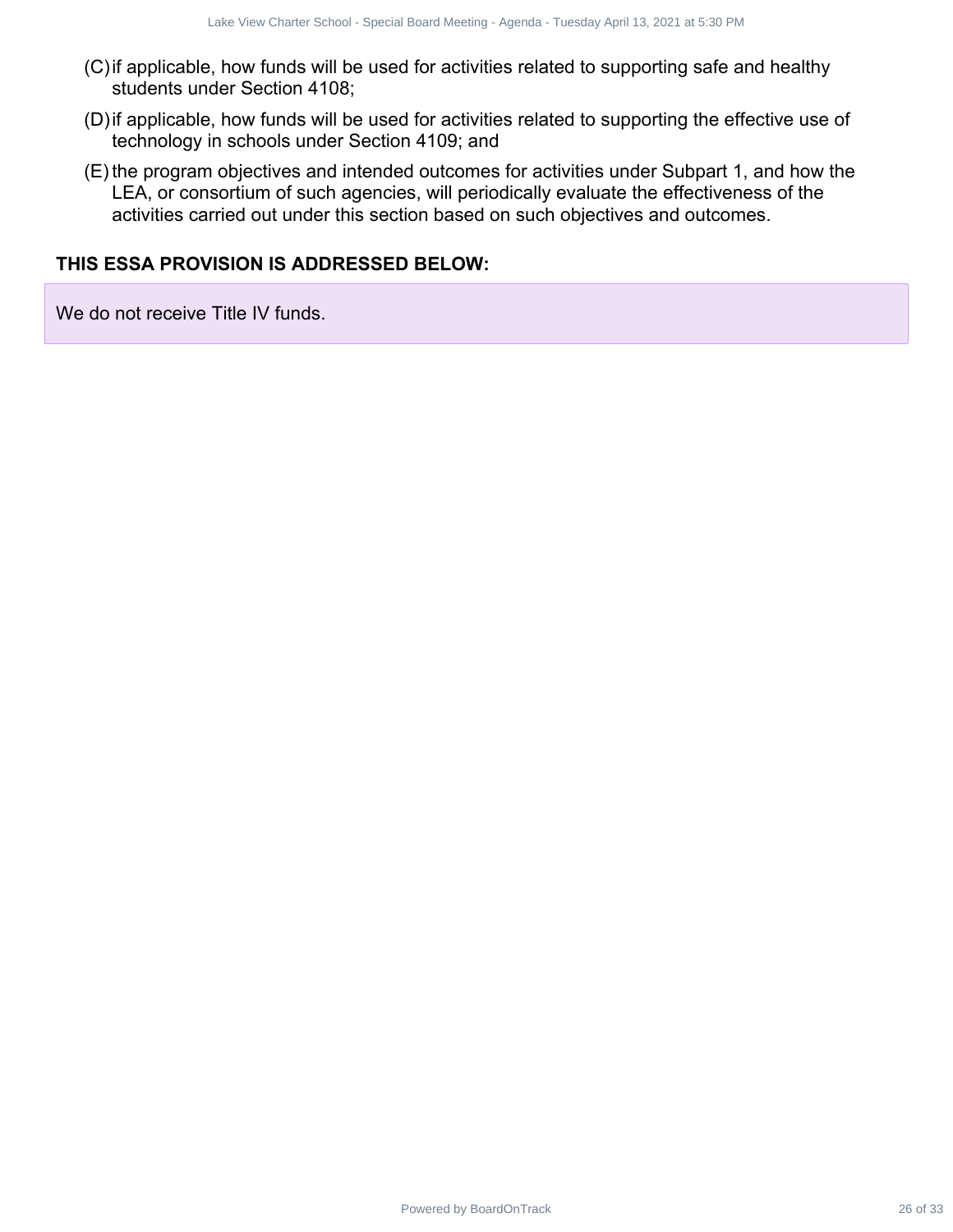# Cover Sheet

### Discussion and Potential Action on the ESSER II **Assurances**

Section: **II. Finance Item:** D. Discussion and Potential Action on the ESSER II Assurances **Purpose: Submitted by: Related Material:** Lake View Confirmation - ESSER II Assurances (CA Dept of Education).pdf Powered by BoardOnTrack 27 of 33 1 1 Lake View Charter School - Special Board Meeting - Agenda - Tuesday April 13, 2021 at 5:30 PM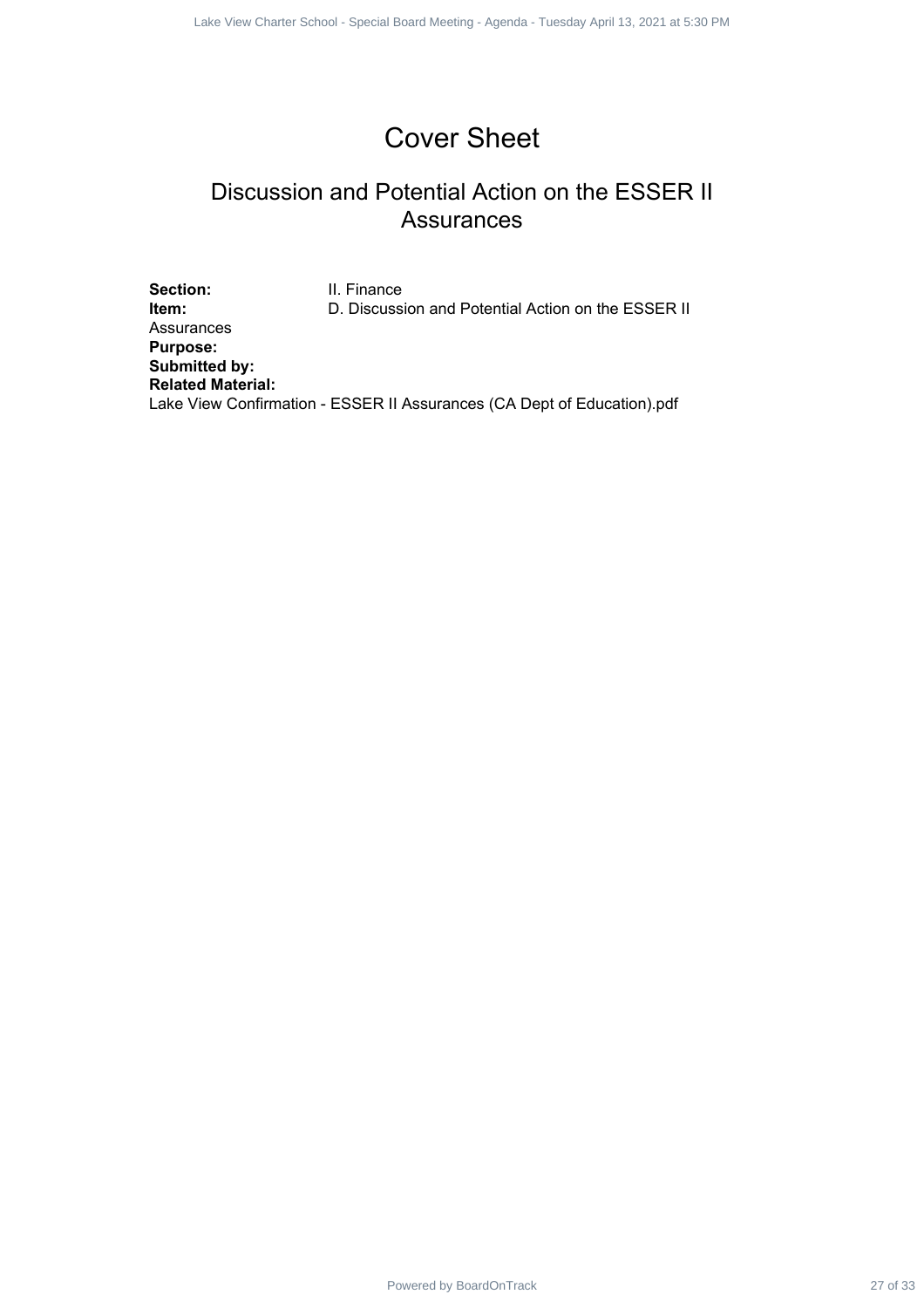### **ESSER II Assurances**



 $\texttt{LSSER}$  if was allocated through the Coronavirus Response and Relief Supplemental Appropriations Act, 2021 to assist local educational agencies respond to the 2019 Novel Coronavirus.

# <u>Submission Confirmation</u>

Lake View Charter (CDS Code 11625960139550) successfully completed submission for ESSER II funds on 4/5/2021 8:59:26 PM.

You may print a copy of this confirmation for your records.

**ESSER II Home** 

**ESSER II search** 

### **Lake View Charter**

# Contact Information

- If your DUNS number is blank or incorrect, then
	- please work with your CDS coordinator to update or revise your information. Your CDS coordinator can be found on your LEA's profile on the California School Directory at <u>https://www.cde.ca.gov/schooldirectory</u>.
	- $\bullet$  please contact the Charter Schools Division at charters @ cde.ca.gov.

# wCriafter.org<br>ances/confirmation.aspx<br> $1/6$ <br> $28$  $LEA$ : Lake View Charter **DUNS Number:** First Name: Julie Last Name: Haycock Job Title: Lake view Charter<br>
DUNS Number:<br>
First Name:<br>
Julie<br>
Last Name:<br>
Haycock<br>
Job Title:<br>
Executive Director<br>
E-mail:<br>
julie.haycock@lakeview<br>
Telephone:<br>
(916) 532-5923<br>
Question:<br>
https://www3.cde.ca.gov/esseriiassurand E-mail: julie.haycock@lakeviewcharter.org Telephone: (916) 532-5923 Question: Power Come Shot (Strait Action 28 of 28 September 28 of 33 April 28 Charter School - Special Approximations<br> **Example 28 DUCATTION**<br> **Example 28 of 33 April 28 April 28 April 28 April 28 April 28 April 28 April 28 April 28**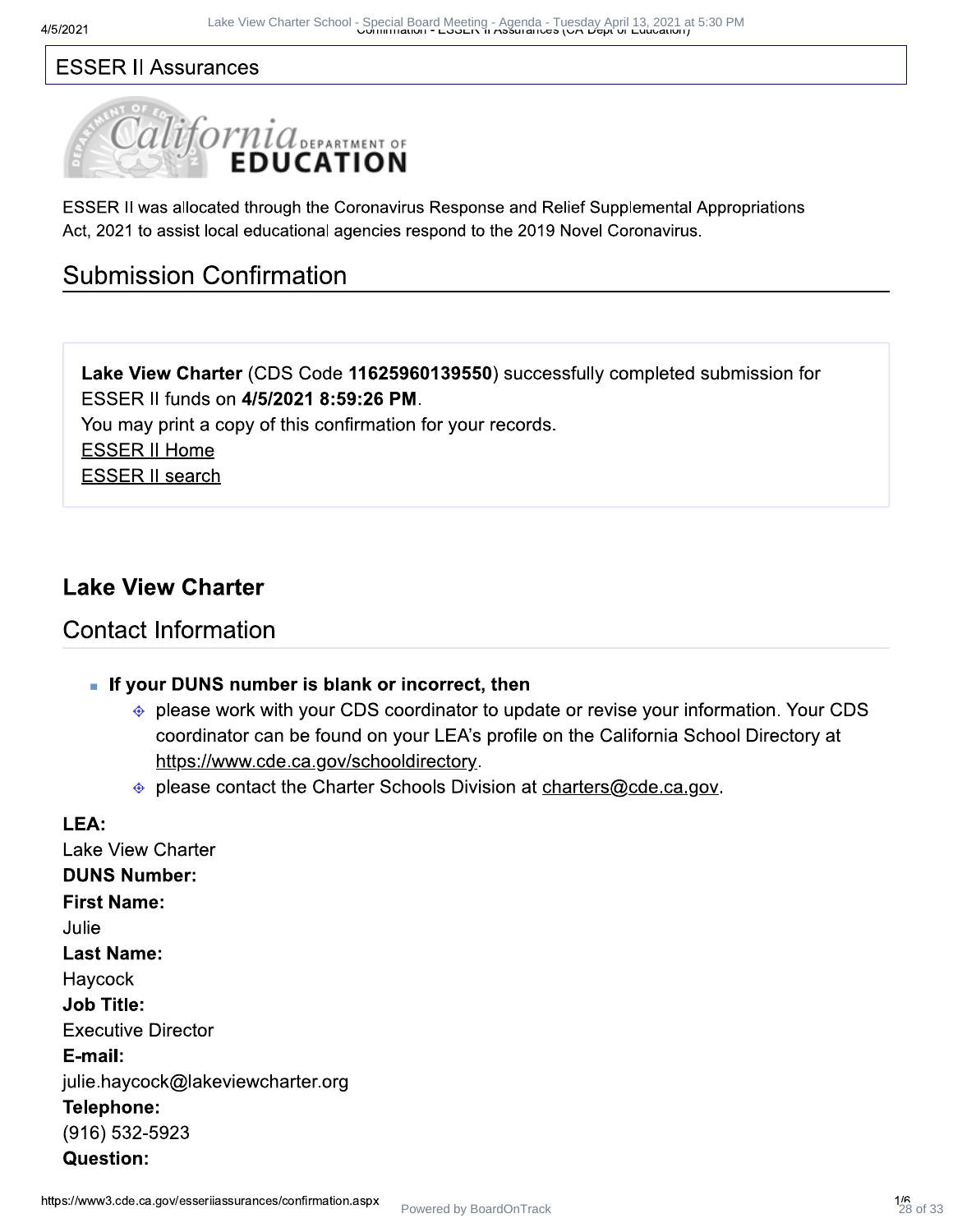What is your favorite sport? Answer: track

## Certification

The checkbox was selected, certifying that I have read the applicable certifications, assurances, terms, and conditions identified on this grant application and I agree to comply with all requirements as a condition of funding.

On behalf of Lake View Charter, I hereby apply to the California Department of Education for ESSER II funds and agree to all of the following assurances:

### **PART I: General Assurances for Local Educational Agencies (LEAs)**

Lake View Charter will comply with the requirements in Section 442 of the General Education Provisions Act (GEPA) (20 U.S.C. 1232e):

- (1) The LEA will administer each program covered by the application in accordance with all applicable statutes, regulations, program plans, and applications;
- (2) The control of funds provided to the local educational agency under each program, and title to property acquired with those funds, will be in a public agency and that a public agency will administer those funds and property;
- (3) The LEA will use fiscal control and fund accounting procedures that will ensure proper disbursement of, and accounting for, federal funds paid to that agency under each program;
- (4) The LEA will make reports to the State agency or board and to the U.S. Secretary of Education, as requested, as may reasonably be necessary to enable the State agency or board and the Secretary to perform their duties and that the local educational agency will maintain such records, including the records required under Section 1232f of this title, and provide access to those records, as the State agency or board or the Secretary deem necessary to perform their duties:
- (5) The LEA will provide reasonable opportunities for the participation by teachers, parents, and other interested agencies, organizations, and individuals in the planning for and operation of each program;
- (6) Any application, evaluation, periodic program plan or report relating to each program will be made readily available to parents and other members of the general public;
- (7) In the case of any project involving construction, the LEA will provide reasonable assurances that-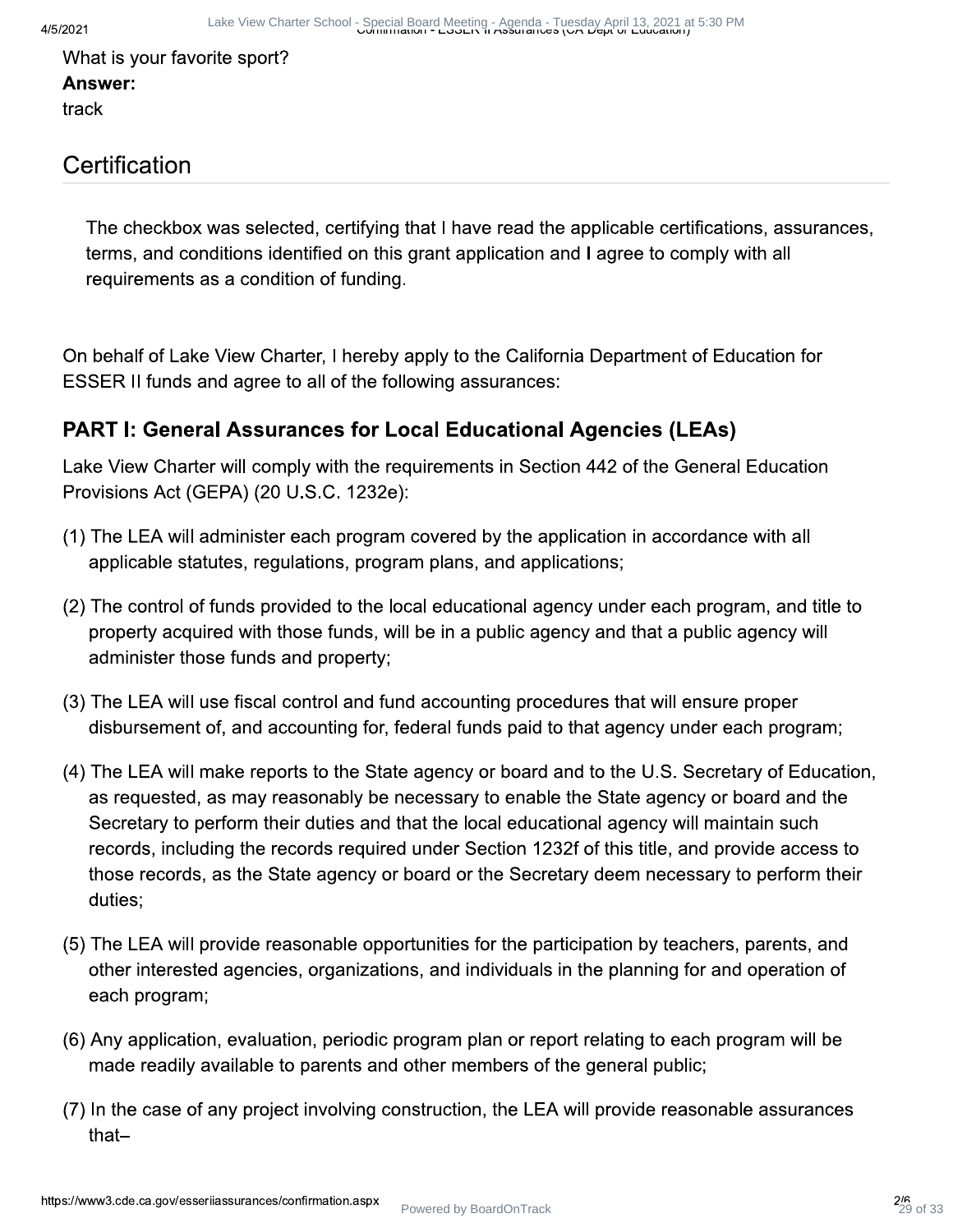Lake View Charter School - Special Board Meeting - Agenda - Tuesday April 13, 2021 and Lake View Charter School 2021 at 5:30 PM

- (a) the project is not inconsistent with overall State plans for the construction of school facilities, and
- (b) in developing plans for construction, due consideration will be given to excellence of architecture and design and to compliance with standards prescribed by the Secretary under Section 794 of title 29 in order to ensure that facilities constructed with the use of Federal funds are accessible to and usable by individuals with disabilities;
- (8) The LEA has adopted effective procedures for acquiring and disseminating to teachers and administrators participating in each program significant information from educational research, demonstrations, and similar projects, and for adopting, where appropriate, promising educational practices developed through such projects;
- (9) None of the funds expended under any applicable program will be used to acquire equipment (including computer software) in any instance in which such acquisition results in a direct financial benefit to any organization representing the interests of the purchasing entity or its employees or any affiliate of such an organization. (20 U.S.C. 1232e)

### **PART II: ESSER II Usage of Funds Assurances**

Lake View Charter assures that funds will be used in accordance with section 313(d) of the Coronavirus Response and Relief Supplemental Appropriations Act, 2021 (CRRSA Act). Under that Act, LEAs receiving ESSER II funds under this title may use the funds for any of the following:

- (1) Any activity authorized by the ESEA of 1965, including the Native Hawaiian Education Act and the Alaska Native Educational Equity, Support, and Assistance Act (20 U.S.C. 6301 et seg.), the Individuals with Disabilities Education Act (20 U.S.C. 1400 et seq.) ("IDEA"), the Adult Education and Family Literacy Act (20 U.S.C. 1400 et seq.), the Carl D. Perkins Career and Technical Education Act of 2006 (20 U.S.C. 2301 et seg.) ("the Perkins Act"), or subtitle B of title VII of the McKinney-Vento Homeless Assistance Act (42 U.S.C. 11431 et seq.).
- (2) Coordination of preparedness and response efforts of local educational agencies with State. local, Tribal, and territorial public health departments, and other relevant agencies, to improve coordinated responses among such entities to prevent, prepare for, and respond to coronavirus.
- (3) Providing principals and others school leaders with the resources necessary to address the needs of their individual schools.
- (4) Activities to address the unique needs of low-income children or students, children with disabilities, English learners, racial and ethnic minorities, students experiencing homelessness, and foster care youth, including how outreach and service delivery will meet the needs of each population.
- (5) Developing and implementing procedures and systems to improve the preparedness and response efforts of local educational agencies.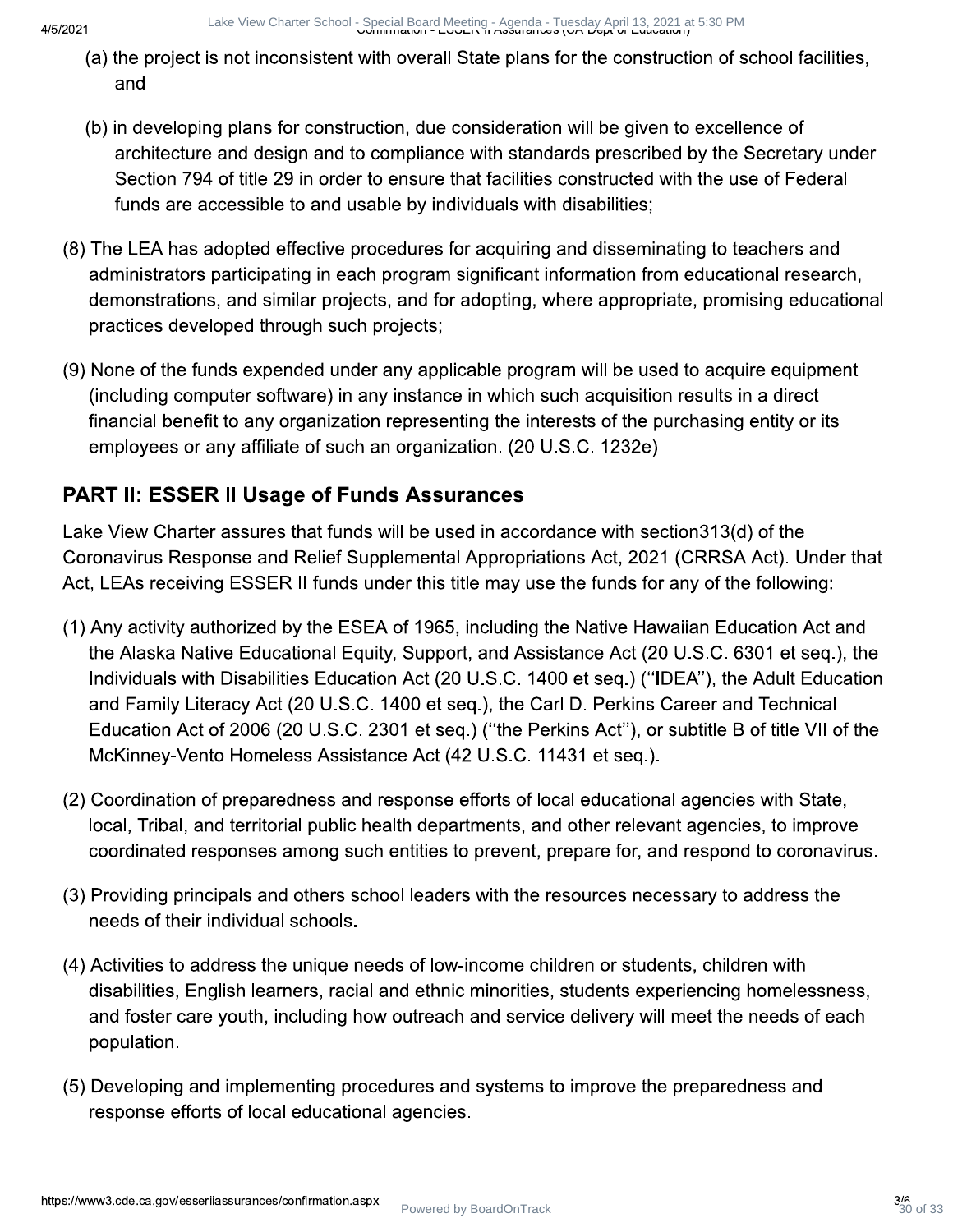- (6) Training and professional development for staff of the local educational agency on sanitation and minimizing the spread of infectious diseases.
- (7) Purchasing supplies to sanitize and clean the facilities of a local educational agency, including buildings operated by such agency.
- (8) Planning for, coordinating, and implementing activities during long-term closures, including providing meals to eligible students, providing technology for online learning to all students, providing guidance for carrying out requirements under the IDEA and ensuring other educational services can continue to be provided consistent with all Federal, State, and local requirements.
- (9) Purchasing educational technology (including hardware, software, and connectivity) for students who are served by the local educational agency that aids in regular and substantive educational interaction between students and their classroom instructors, including low-income students and children with disabilities, which may include assistive technology or adaptive equipment.
- (10) Providing mental health services and supports.
- (11) Planning and implementing activities related to summer learning and supplemental afterschool programs, including providing classroom instruction or online learning during the summer months and addressing the needs of low-income students, children with disabilities, English learners, migrant students, students experiencing homelessness, and children in foster care.
- (12) Addressing learning loss among students, including low-income students, children with disabilities, English learners, racial and ethnic minorities, students experiencing homelessness, and children and youth in foster care, of the local educational agency, including by-
	- (a) Administering and using high-quality assessments that are valid and reliable, to accurately assess students' academic progress and assist educators in meeting students' academic needs, including through differentiating instruction.
	- (b) Implementing evidence-based activities to meet the comprehensive needs of students.
	- (c) Providing information and assistance to parents and families on how they can effectively support students, including in a distance learning environment.
	- (d) Tracking student attendance and improving student engagement in distance education.
- (13) School facility repairs and improvements to enable operation of schools to reduce risk of virus transmission and exposure to environmental health hazards, and to support student health needs.
- (14) Inspection, testing, maintenance, repair, replacement, and upgrade projects to improve the indoor air quality in school facilities, including mechanical and non-mechanical heating, ventilation, and air conditioning systems, filtering, purification and other air cleaning, fans, control systems, and window and door repair and replacement.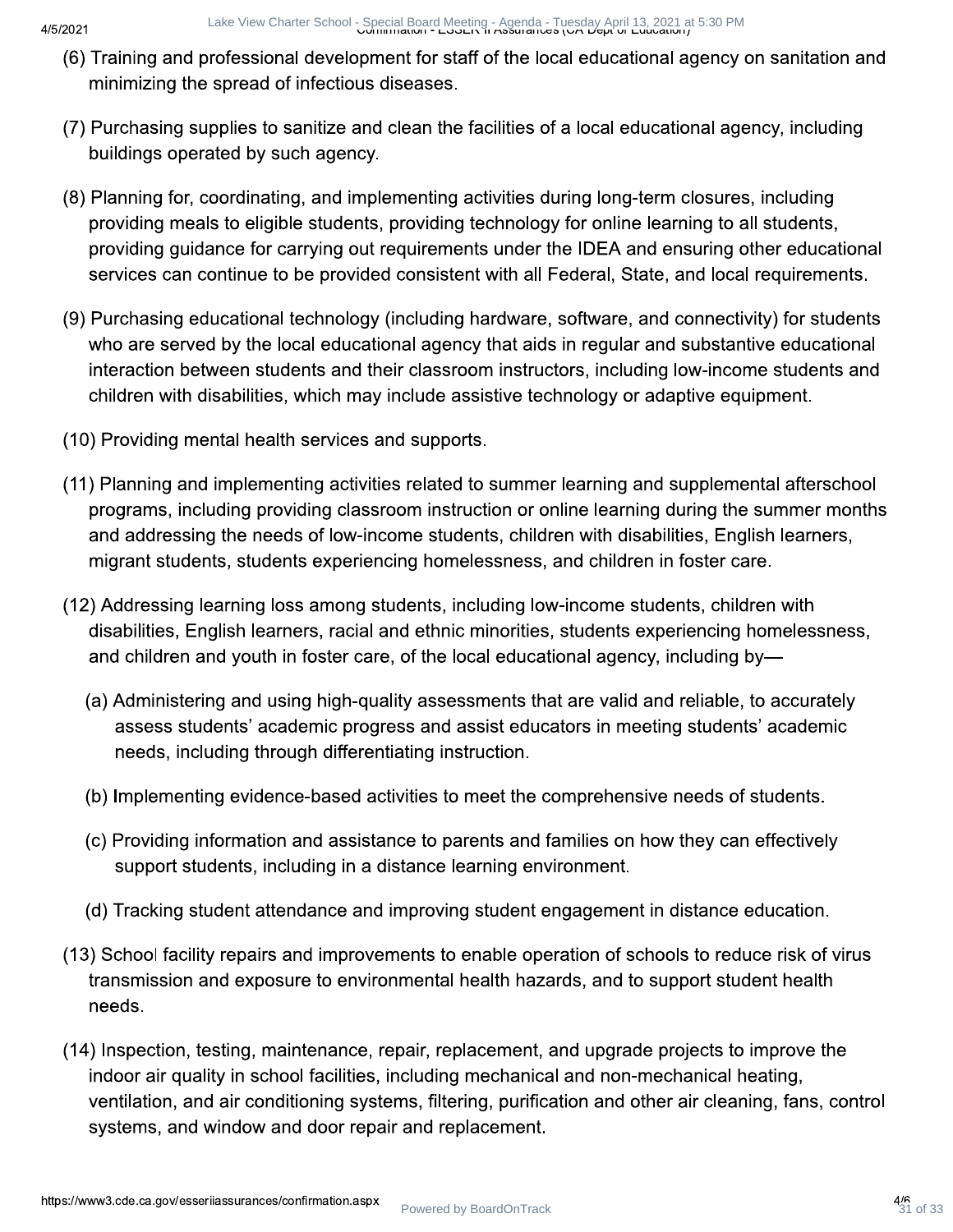(15) Other activities that are necessary to maintain the operation of and continuity of services in local educational agencies and continuing to employ existing staff of the local educational agency.

The U.S. Department of Education generally does not consider the following to be an allowable use of ESSER II funds, under any part of 313: 1) subsidizing or offsetting executive salaries and benefits of individuals who are not employees of the state educational agency (SEA) or LEAs or 2) expenditures related to state or local teacher or faculty unions or associations.

### **PART III: Programmatic, Fiscal, and Reporting Assurances**

Lake View Charter will comply with all of the accountability, transparency, and reporting requirements that apply to the program, which the Governor has already assured.

- (1) The LEA and any other entity that receives ESSER II funds will, to the greatest extent practicable, continue to compensate its employees and contractors during the period of any disruptions or closures related to COVID-19 in compliance with Section 315 of the CRRSA Act. In addition, each entity that accepts funds will continue to pay employees and contractors to the greatest extent practicable based on the unique financial circumstances of the entity. CRRSA Act funds generally will not be used for bonuses, merit pay, or similar expenditures, unless related to disruptions or closures resulting from COVID-19.
- (2) The LEA receiving ESSER II funds will comply with all reporting requirements, including those under Section 313(f) of the CRRSA Act. The SEA may require additional reporting in the future, which may include: the uses of funds by the LEAs or other entities and demonstration of their compliance with Section 313(d), such as any use of funds to measure and address learning loss among students disproportionately affected by coronavirus and school closures, including lowincome students, children with disabilities, English learners, racial and ethnic minorities, students experiencing homelessness, and children and youth in foster care.
- (3) The LEA receiving ESSER II funds will comply with Title 2, Code of Federal Regulations, Section 200.305 that requires sub-grantees to remit interest earned on advances to the federal agency.
- (4) The LEA receiving ESSER II funds will comply with the Federal Funding Accountability and Transparency Act, as defined in 2 CFR Part 25 (PL 109-282; PL 110-252) regarding the establishment of a Data Universal Numbering System (DUNS) number and maintaining a current/active registration in the System for Award Management.

### **PART IV: Other Assurances**

Lake View Charter assures that:

(1) The LEA or public IHE will comply with all applicable assurances in OMB Standard Forms 424B and D (Assurances for Non-Construction and Construction Programs), including the assurances relating to the legal authority to apply for assistance; access to records; conflict of interest; merit systems; nondiscrimination; Hatch Act provisions; labor standards; flood hazards; historic preservation; protection of human subjects; animal welfare; lead-based paint; Single Audit Act;